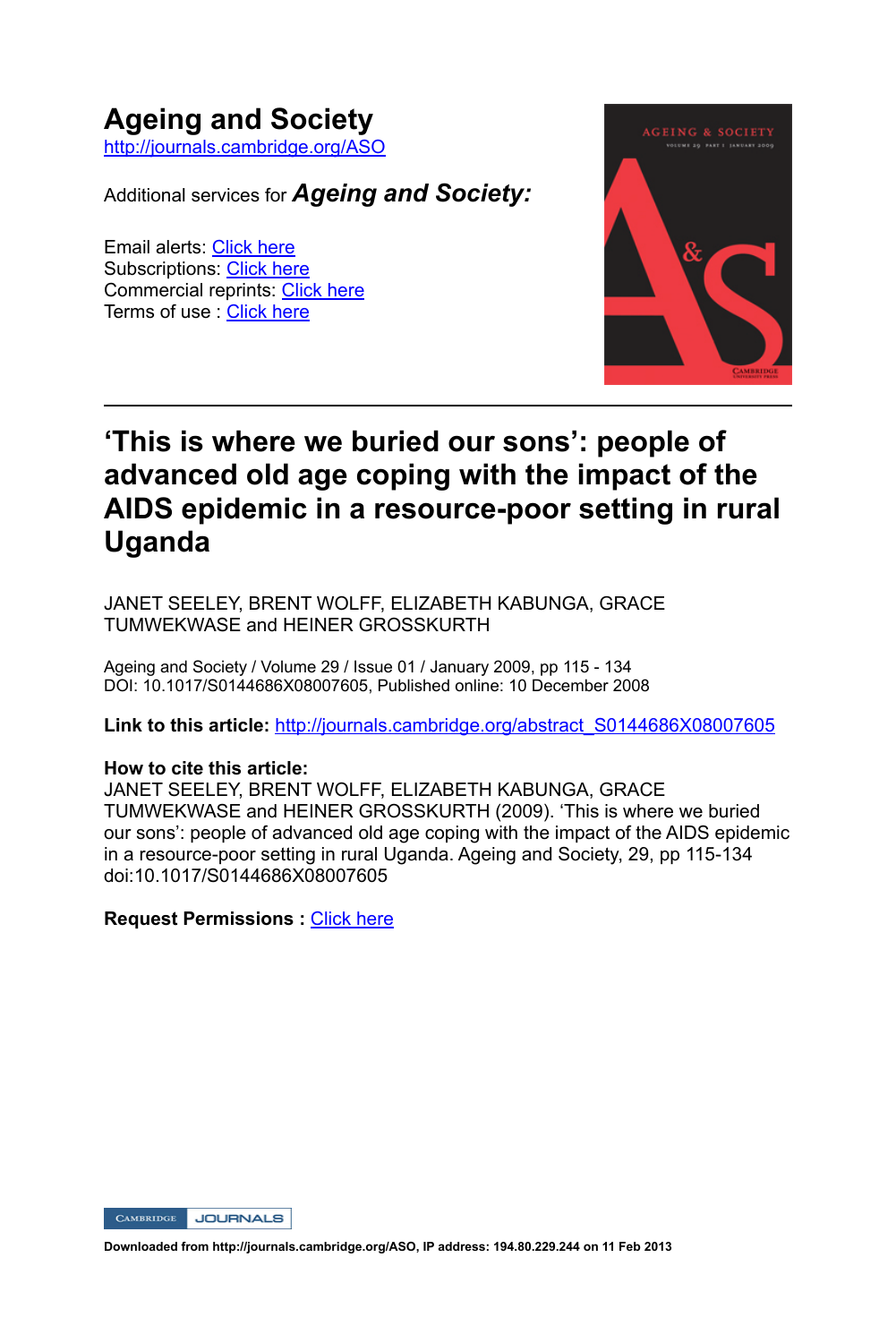# 'This is where we buried our sons': people of advanced old age coping with the impact of the AIDS epidemic in a resource-poor setting in rural Uganda

## JANET SEELEY\*, BRENT WOLFF\*\*, ELIZABETH KABUNGA\*\*, GRACE TUMWEKWASE\*\* and HEINER GROSSKURTH\*\*†

#### ABSTRACT

Much research on the impact of HIV and AIDS on older people fails to differentiate between age groups, and treats those aged from 50 years to the highest ages as homogeneous. The 'oldest old' or those aged over 75 years may be particularly vulnerable through declining health and independence as a result of the AIDS epidemic, which has forced some to take on roles that younger relatives would have performed had they lived. In this paper we describe the past and current experience of eight people in advanced old age living in rural Uganda who were informants for an ethnographic study of the impact of HIV and AIDS on households during 1991–92 and again in 2006–07. The aim of the study was to understand how they had coped with the impacts of the epidemic. From the eight case studies, it is concluded that family size, socio-economic status and some measure of good fortune in sustained good health enabled these people to live to an advanced age. While we recommend that targeted social protection is important in helping the poorest among the oldest, we suggest that sustaining respect for age and experience, and ensuring that older people do not feel discarded by family and society are as important as meeting their practical needs.

**KEY WORDS** – older people, oldest old, impact of HIV and AIDS, Uganda.

#### Introduction

'And this is where we've buried our sons', said Lydia, a widow aged in her eighties, pointing to a site in her compound. 'A grandson by one of the late sons of ours also has a grave there', she went on to say, still looking towards the graveyard.

Lydia and her co-wife, Sara, are amongst the oldest people living in their village in southwest Uganda.<sup>1</sup> Over the last 25 years they have seen their

\* School of Development Studies, University of East Anglia, Norwich, Norfolk, UK.

\*\* Uganda Research Unit on AIDS, Entebbe, Uganda.

# London School of Hygiene and Tropical Medicine, London, UK.

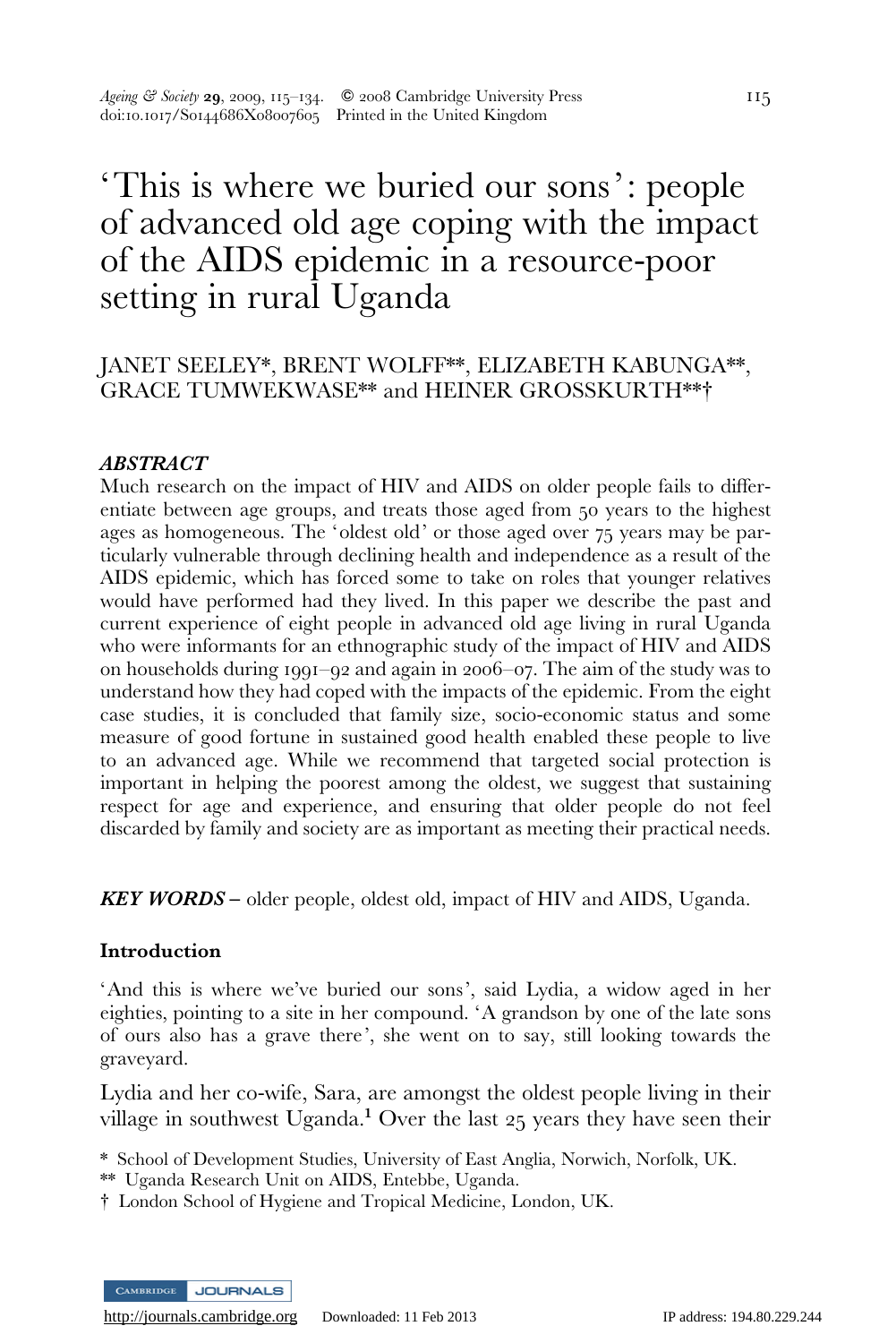younger relatives and neighbours die as a result of the AIDS epidemic. Losing children through disease and war is not new in Uganda (Kasozi 1994), but the scale of the loss from one cause over a prolonged period has had a major impact on many older people's lives (Knodel, Watkins and VanLandingham 2003). Until recently the focus on older people in studies of the AIDS epidemic in Africa has been on their role as grandparents caring for children left behind when their parents die (Foster *et al.* 1995; Foster 2000). Very little attention has been paid to the impact of the epidemic on different age groups of older people. Some research has looked beyond the grandparental role to the wider impacts of AIDS on older people but nonetheless has treated all those aged 60 or more years (and sometimes 50 or more years) as homogeneous (e.g. Knodel et al. 2001a, 2001b, 2007; Knodel and Im-em 2004; Knodel and VanLandingham 2002; Knodel, Watkins and VanLandingham 2003; Wachter et al. 2003; Hosegood and Timaeus 2006; Merli and Palloni 2006). Dayton and Ainsworth (2004) did breakdown by age those aged 50 plus in a quantitative analysis of the impact of the deaths of people aged 25–49 years on elderly people in Kagera, Tanzania, but only gave the number affected in each age group. Even the detailed ethnographic research of Williams and Tumwekwase in Uganda (1999a, 1999b, 2001; Williams 2003), which provided some insights into the impact of AIDS on people of different ages, did not pursue age-related differences.

We conducted a 12-month ethnographic study in 1991–92 of the impact of HIV and AIDS on 27 households in rural Uganda. A ' second wave' during 2006–07 included 24 of the same households or their successors. This paper describes the experiences of eight people in the households who were over 60-years-of-age in 1991–92 and in 2006–07 were aged over 75 years, and therefore represented the 'oldest old'.<sup>2</sup> People of such advanced old age form a small percentage (around 2%) of the population in rural East Africa (Stloukal 2004: 3). One might question why this group should be given special attention when all older people have been neglected in discussions of the AIDS epidemic (Knodel et al. 2007). There are at least two reasons. The AIDS epidemic may have seriously worsened their welfare because they are of an age when many would have become care-receivers, and in many African societies they would have expected the rest and respect that comes with great age (Cattrell 1990). Circumstances have, however, forced them into roles that younger relatives would have performed had they lived (Ntozi and Nakayiwa 1999).

Giving care and support has serious implications for very old people's wellbeing and domestic and community life, because it raises the likelihood of a decline in health and functioning that would compromise their independence and increase the need for economic and social support from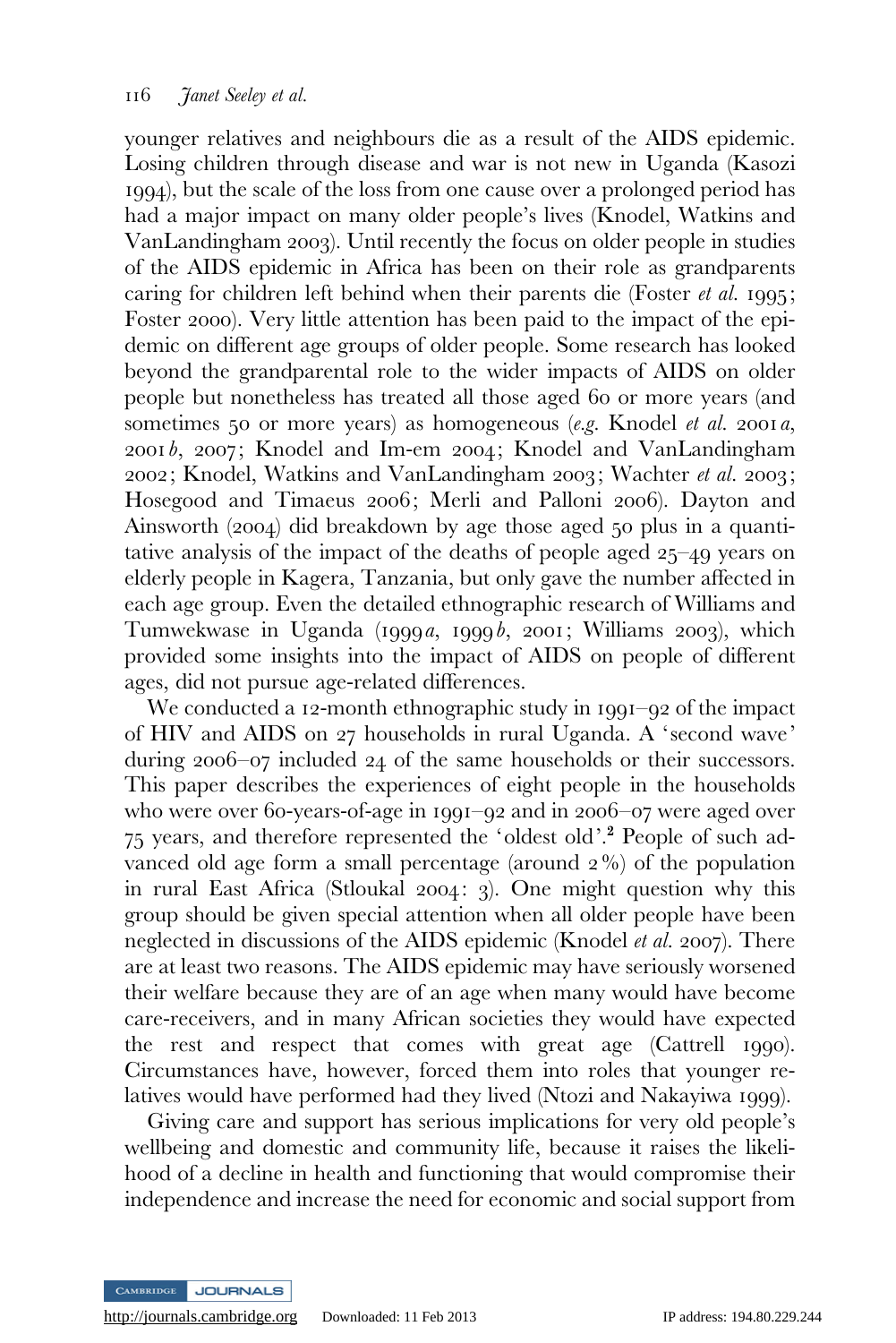others (Stloukal 2004). Through the experience of seven women and one man,<sup>3</sup> we explore how they have coped and why some fared better than others. We consider how gender, socio-economic status, family size and location have mitigated or exacerbated the impact of AIDS on their lives and general wellbeing (HelpAge International 2004: 4). Dayton and Ainsworth (2004) and Williams and Tumwekwase (2001) pointed to three impacts of the AIDS epidemic on older people's lives: first, as parents who attempt to protect their children from infection and, if this occurs, as the carers of those who fall sick (and who bury those who die); secondly, as grandparents who foster orphans or the children of single parents who have to work away from the village; and thirdly, as dependent old people who are deprived of the support that their deceased children might have provided. Williams and Tumwekwase (2001: 234) also described a fourth impact, contraction of the disease. In this paper, we examine how relevant these four impacts are for the oldest old.

#### The setting

The study was conducted in a rural sub-county in Masaka District, Uganda by the Uganda Research Unit on AIDS which is jointly funded and managed by the United Kingdom Medical Research Council and the Uganda Virus Research Institute (hereafter shortened to MRC/UVRI). The study has followed the progress of HIV and AIDS since 1989 in a cohort of approximately 10,000 people living in 15 villages, and in 2000 was extended to an additional 10,000 people in 10 neighbouring villages.<sup>4</sup> The participants are entitled to free medical care in the MRC/UVRI clinic. The eight people featured in this paper are or were resident in one of the study's field areas. Their households have been participants in annual demographic, medical and serological surveys since 1989 and in the ethnographic research.

The population of the study area are mainly subsistence farmers producing small quantities of cash crops such as bananas and coffee. Most are ethnically Baganda (75%), but there are many immigrants from Rwanda  $(15\%)$  and some from Tanzania  $(4\%)$ . Members of diverse other tribes make up the remainder. The main local language is Luganda, which is spoken and understood by all the tribes. The community is predominantly Roman Catholic (58%), and others are Muslim (28%) and Protestant (12%). Just over 50 per cent of the population is aged less than 15 years, and the all-age ratio of females to males is roughly 1.1 to one. Three per cent of the population of 20,714 in 2006 was aged 70 or more years, including 292 men and 319 women. Most households have less than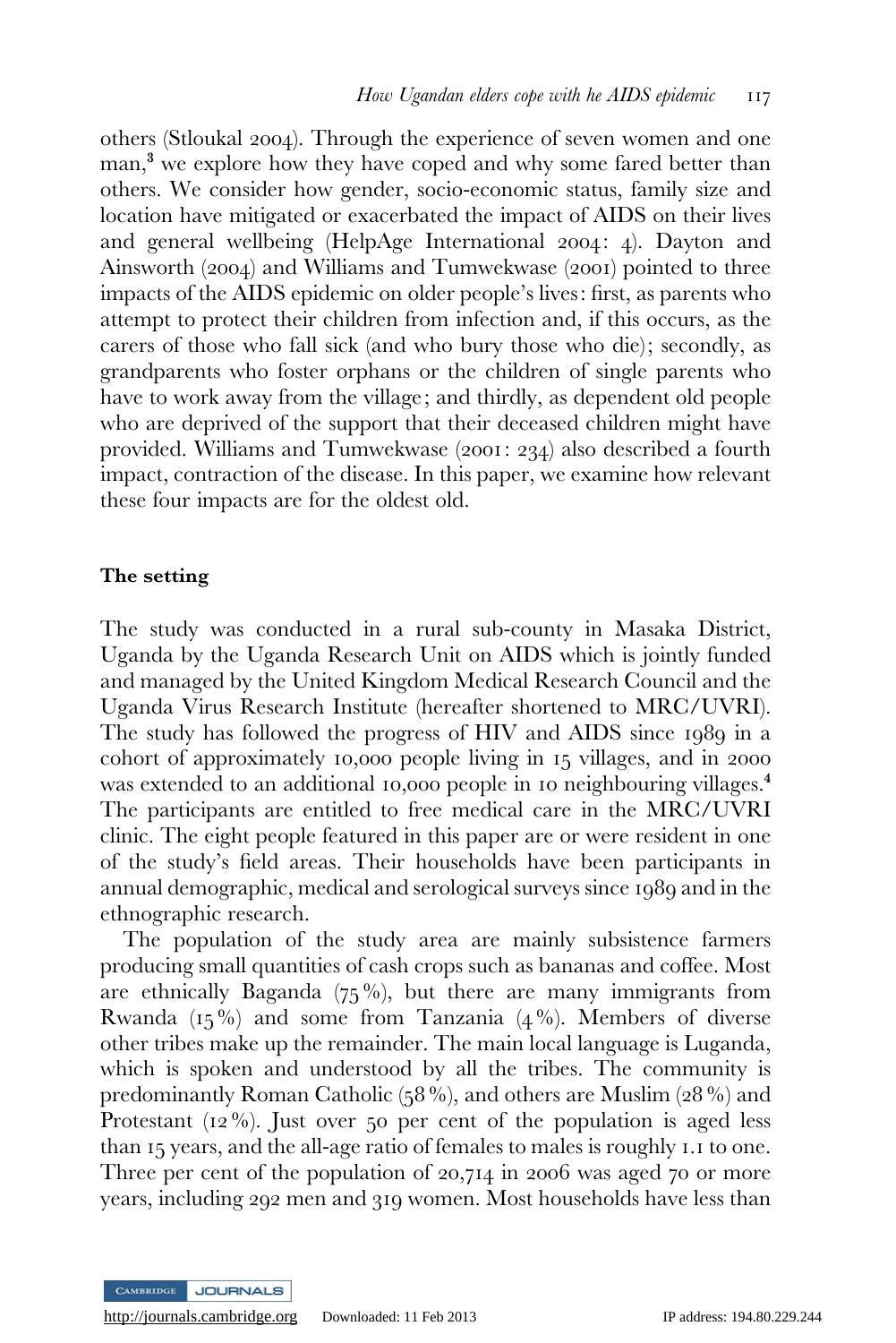five acres (two hectares) of land. There are only a few sizeable land owners but few households are landless. There are no tarmac roads in the area and many of the dirt roads that connect the villages, as well as the main road to Masaka, the administrative and trading centre of the sub-county, are muddy and slippery when it rains and deeply rutted when it is dry, making travel difficult, particularly for older people.

The MRC/UVRI research has estimated that the prevalence of HIV in the adult population (aged 13 or more years) of the original 15 villages was 8.5 per cent in 1990–91, 7.0 per cent in 1998–99, and  $7.7$  per cent in 2004–05. In the 10 added villages, which include Masaka, the prevalence rose steadily from 4.4 per cent in the 1999–2000 to 8.6 per cent in 2004–05 (Shafer *et al.* 2006). Williams (2003: 164) reported that in the MRC/UVRI cohort, from 1990 to 1997 the average annual incidence rate for HIV among males and females aged 60 or more years was three per 1,000 people.

## Methods

The 27 households included in the 1990 ethnographic study were chosen purposively to represent a cross-section of different household types (by sex, age of household head and socio-economic status). The first survey in 1989–90 collected information on size of the house, number of occupants per room, roof-materials, the state of the roof, and household items owned. From these variables, an index of 'material standard' was derived and the scores categorised into 'poor', 'middling poor' and ' rich'. The distribution of households by the categories provided a sample frame for selecting the 27 for the ethnographic study. The 'material standard' scores of the 27 selected households were validated through visits to the households before the main fieldwork. The sample was weighted towards femaleheaded households because the team wished to learn more both about the factors that put poor women at risk of HIV infection, and about the factors that impeded the mitigation of the epidemic's impacts.

A team of nine local people (four women and five men) trained in ethnographic research made monthly visits to the study households for 12 months. They recorded changes in each household, as with its composition and the members' employment, health, food consumption and social networks. These visits lasted up to half-a-day as the team member chatted with household members and joined in household tasks. Detailed notes were written immediately after the visit. Monthly meetings were held so that the team could discuss emerging themes and issues relevant to the season or current events, and identify important but neglected topics.<sup>5</sup>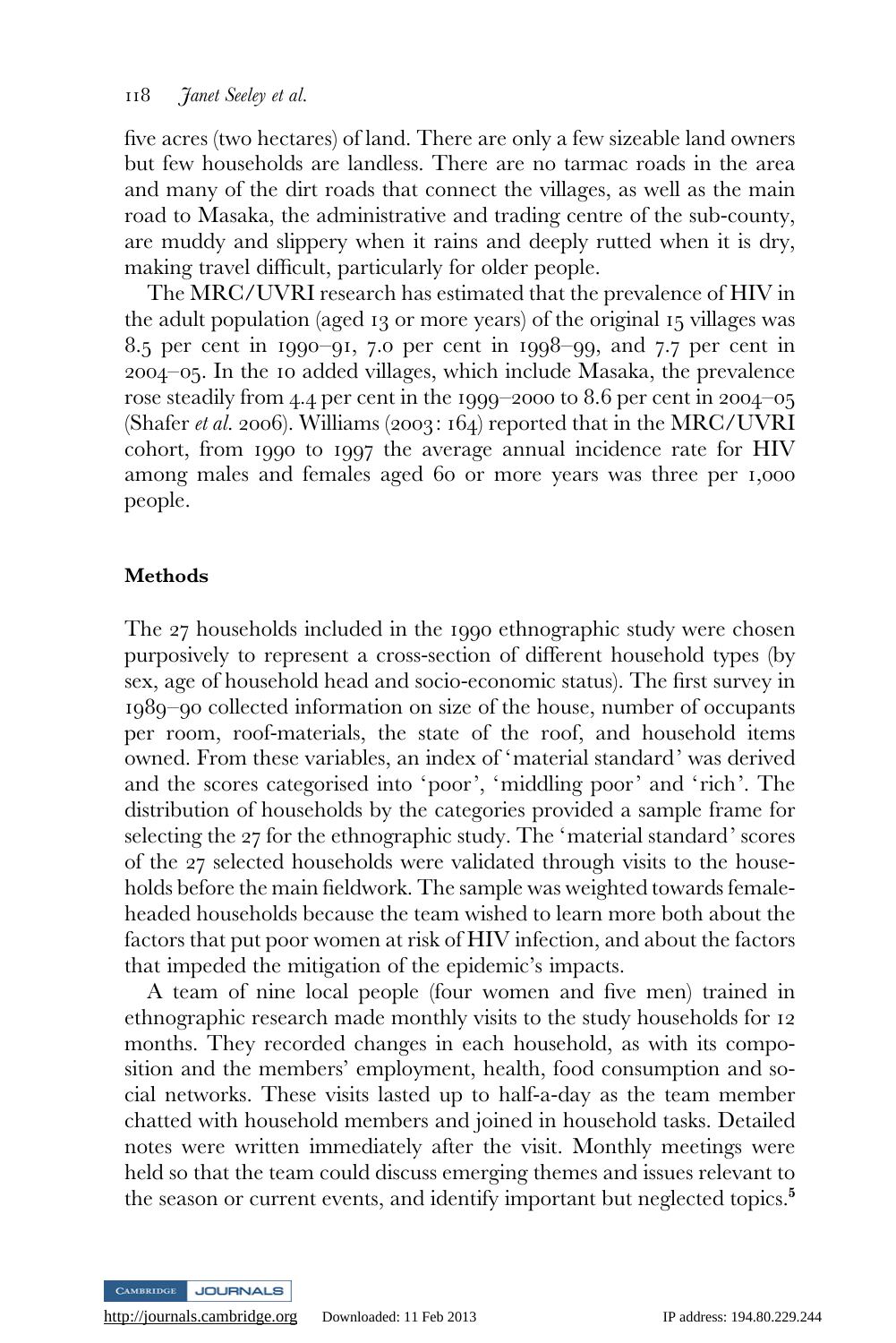The 2006–07 repeat study collected the same detailed information on day-to-day life, and also changes in socio-economic status and household members' memories of what had happened during the intervening 15 years. Members of 24 of 27 of the original households participated in the second wave study. The life histories of all adult members were collected and compared. With few exceptions, the researchers' visits were welcomed by the older participants who enjoyed the chance to chat and catch up on news. Kinship diagrams and social network diagrams were drawn for each household, which provided valuable background information with which to keep track of the people mentioned during the monthly visits.

The analysis of the data used 'thematic content analysis' (Gilbert 2001: 347). This is a systematic and replicable technique whereby unstructured or semi-structured text is organised according to different meaning categories. The team first conducted a preliminary review of the 'visit reports' to draw up a list of the mentioned themes. All the proposed themes (including 'the oldest old and the AIDS epidemic') were closely discussed by the team, and if important information was missing or unclear, follow-up visits to the households filled the gaps. Once the list was agreed, all the reports were fully coded.

#### The informants' life experiences

Among the original household sample, there were 16 members aged 60 or more years in 14 of the 27 households. Nine of the 16 had died by 2006, leaving seven aged 75 or more years in six households who participated in the baseline ethnographic study. Another woman, aged 80 years, moved into a study household in 2002 and was included. We focus then on eight people in advanced old age, living in seven households that represented the range of local material circumstances from 'poor' to ' rich'. The relative material standard of living of each household in 1991 and 2006 is shown in Table 1. The findings are introduced by case studies of the three women who had been least affected by the AIDS epidemic: Ayisa, Nasrin and Victoria.

#### Ayisa

Ayisa came from a prosperous family and had had 10 children. Two had died when adults. One son had died, it is presumed, of AIDS-related illnesses, but Ayisa had not played a part in his care. Ayisa moved out of the study area in 1996 to be cared for by her children. A small house was

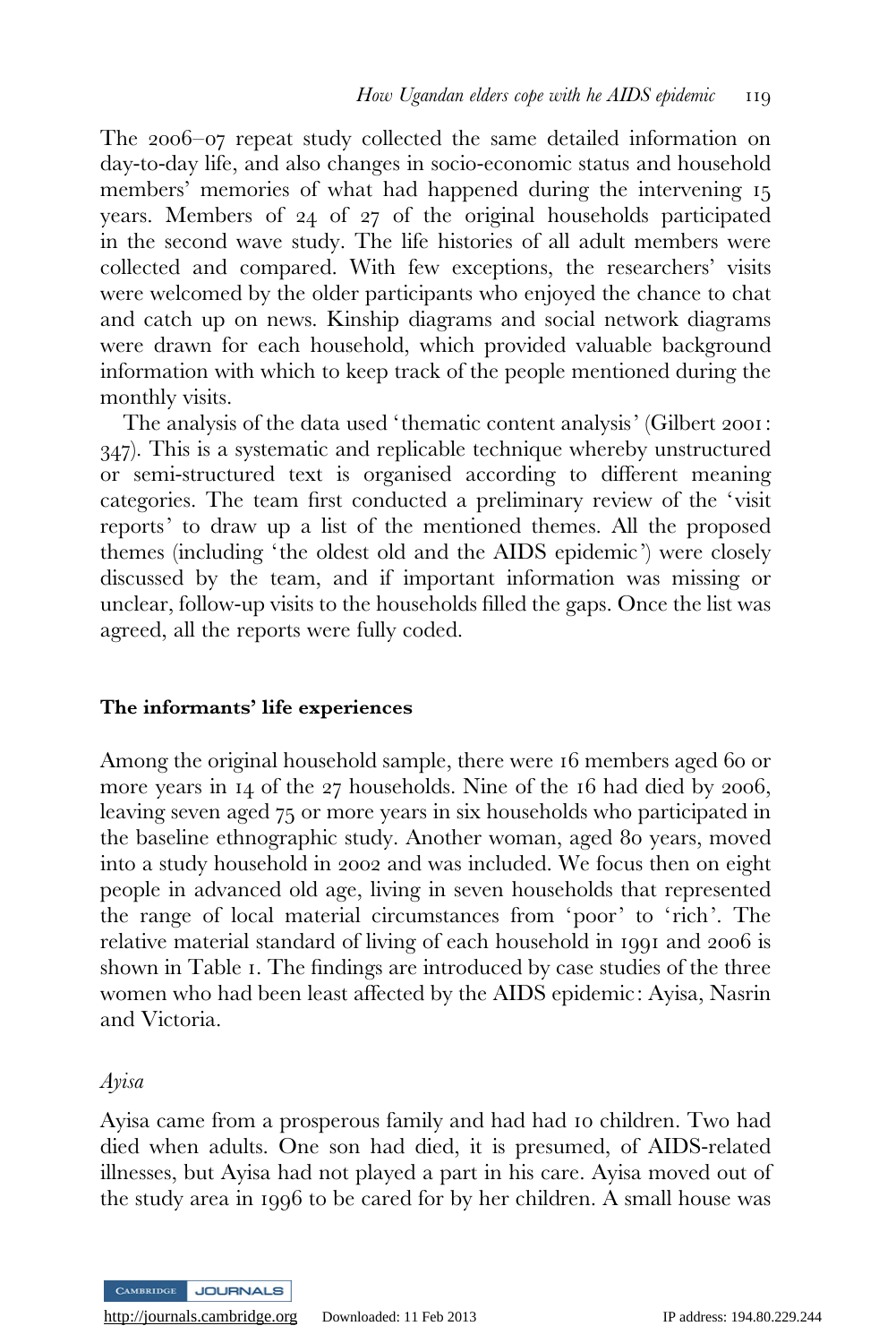| Name and age<br>$(years)$ in $1991$                 | Comparative affluence |                    |                                                                                                                                             |
|-----------------------------------------------------|-----------------------|--------------------|---------------------------------------------------------------------------------------------------------------------------------------------|
|                                                     | 1991                  | 2006               | Situation in 2006                                                                                                                           |
| Victoria <sup>1</sup> $(70)$                        | <b>Rich</b>           | Rich/Middling poor | Still resident in the study area                                                                                                            |
| <b>Madina</b> $(65)$                                | Poor                  | Poor               | Still resident in the study area                                                                                                            |
| Kiwanuka $(65)$                                     | Middling poor         | Middling poor      | Still resident in the study area                                                                                                            |
| Avisa $(70)$                                        | <b>Rich</b>           | Rich               | Now living with relatives outside<br>the study area                                                                                         |
| Nanono (68)                                         | Middling poor         | Middling poor      | Now living with relatives outside.<br>the study area                                                                                        |
| Anatoli (71)/<br>Lydia $65$ /<br><b>Sara</b> $(63)$ | Rich                  | Rich/Middling poor | Anatoli died in 1992. Lydia and<br>Sara are still resident in<br>the study area                                                             |
| Marita $(85)$                                       | Middling poor         | Middling poor      | Marita died in 2003. In 2002 Nasrin,<br>Marita's sister, (aged $80 +$ ) joined the<br>household which is now headed by<br>Marita's daughter |

T ABLE 1. Household and material circumstances of the participants in 1991 and 2006

Notes: All names are pseudonyms. I. The names of people featured in this paper are in bold.

built for her in the compound of one of her sons in Entebbe, a town on the north shore of Lake Victoria 100 kilometres away by road, which in 2006 she considered her main home. A granddaughter lived with her to provide care. She did not, however, stay there all the time. Every few months she travelled to stay with a different child. In 2007, Ayisa was nearly 90-yearsof-age.<sup>6</sup>

## Nasrin

When aged in her eighties and too infirm to care for herself, Nasrin moved into the study area to be cared for by her nieces, who are aged in the sixties and both divorced. Nasrin had had four sons. One had died as a child, and in 2007 the others were living some distance from her village. At the time of the repeat study, she was staying with a niece whom she had fostered as a child. It was accepted, we were told, that Nasrin should be welcomed into the niece's home because she was in need of care.

## Victoria

Victoria had had 16 children, has been a widow since 1982, and in 2007 was about 85-years-of-age. In 1991 she was an active head-of-household living with three daughters and 18 grandchildren. By 2006, she was quite

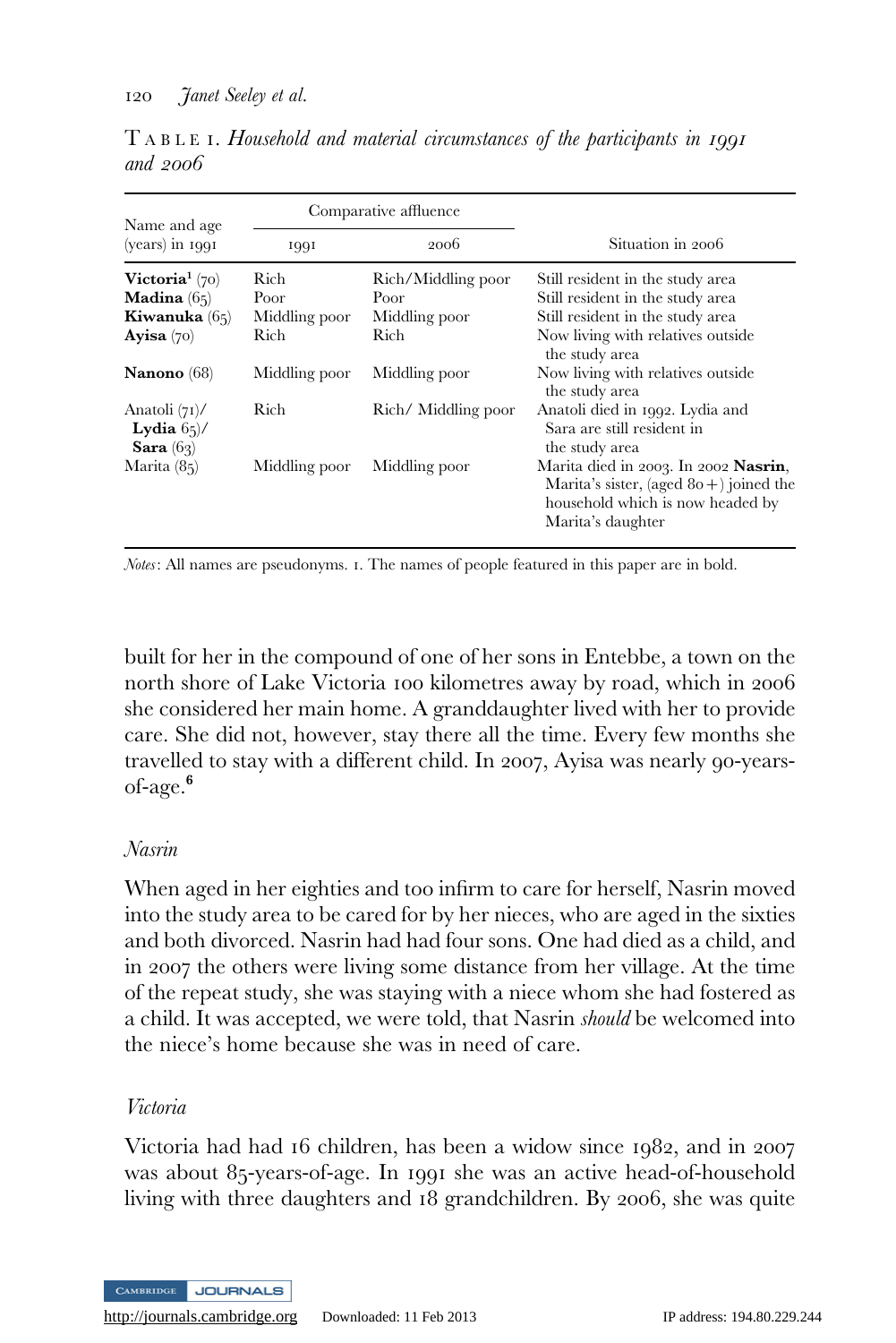frail and her 60-year-old daughter, Lucy, ran the household. Two grandsons, a granddaughter and a great-granddaughter lived with them. Figure 1 shows Victoria's kinship diagram and with whom she lived in 2006. Victoria came from a well-to-do family and had trained as a teacher. Her husband had been a medical assistant at a hospital. He owned a lot of land, which had been distributed among the children when he died. Victoria had been left four acres that Lucy and her children cultivated. Victoria had been an active participant in community affairs in her younger years and used to hold training classes for local women in what she called 'domestic work'.

Victoria was proud that so few of her large family had been affected by HIV and AIDS. She claimed that her stable and faithful marriage helped to ensure that her children did not lead what she called 'promiscuous lives', but she had nursed a son who had died of AIDS-related illnesses in 1997. Lucy's sons also died of AIDS-related illness at her home. Another grandson died of AIDS in 2007 in Kampala, over 100 km away, and the family tried hard to keep the news from Victoria because she had been very fond of the boy. During the study visits we learnt that Victoria kept asking anxiously about him, and eventually was told what had happened. She was very upset and became quite ill as a result.<sup>7</sup>

#### Lydia and Sara

We now turn to Lydia and Sara, whose words formed the epigraph. Lydia and Sara are co-widows (they had been wives of the same man). Their husband participated in the 1991–92 study and died of liver problems in 1992, when Lydia became the household head. In 2006, Lydia was aged in her eighties and Sara was 78-years-of-age. Lydia had borne eight children and Sara six. Both women watched with dismay, and then resignation, as Anatoli had had relationships with other women, bearing children with three other wives. The AIDS epidemic had had immense impacts on their family. Sixteen children and two grandchildren had died, at least 15 of AIDS-related illnesses. These children had gone to their father's home when they were very sick. Lydia and Sara had nursed not only them but also children of their three co-wives (who had lived in other places). One of the first of the children to die, during the 1991–92 study period, was one of Sara's daughters. Lydia had nursed the girl because Sara was being treated for a hip fracture in Kampala, the capital city.

Their large family, shown in the kinship diagram (Figure 2), cushioned the loss of support from the children who had died. The loss of particular children was still felt keenly, and in 2007 the two women were still grieving. Lydia often talked of a son who had helped when his father was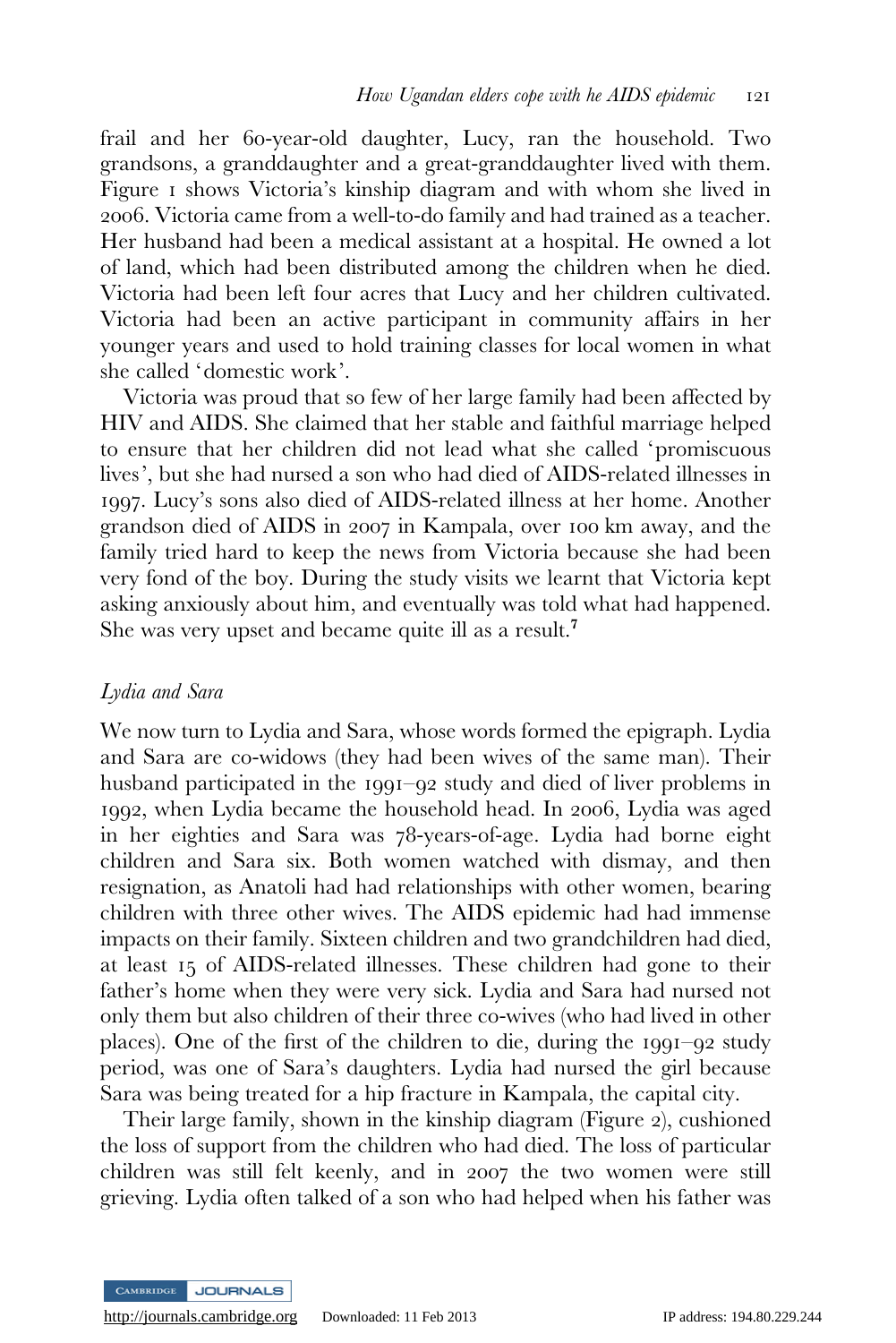

Figure 1. Victoria's kinship diagram, 2006.



Figure 2. Sara and Lydia's kinship diagram, 2006. Notes: \*Died as a child. Not an AIDS-related death. Space does not permit inclusion of all nieces, nephews or grandchildren or the branch of the family that the great nephew who is staying with them is from.

dying. It was that same son who had constructed a new house on the compound that he had planned to stay in to look after his old 'mothers'. He was Lydia's last-born and she called him their ' right arm' because of all the help he had given them. She lamented his death: 'Our son who was our right arm put up this house so that he could care for us when near us, but he died and it was his dead body that entered here'. Other children now helped with building and repairs. In addition to caring for their sick

CAMBRIDGE **JOURNALS**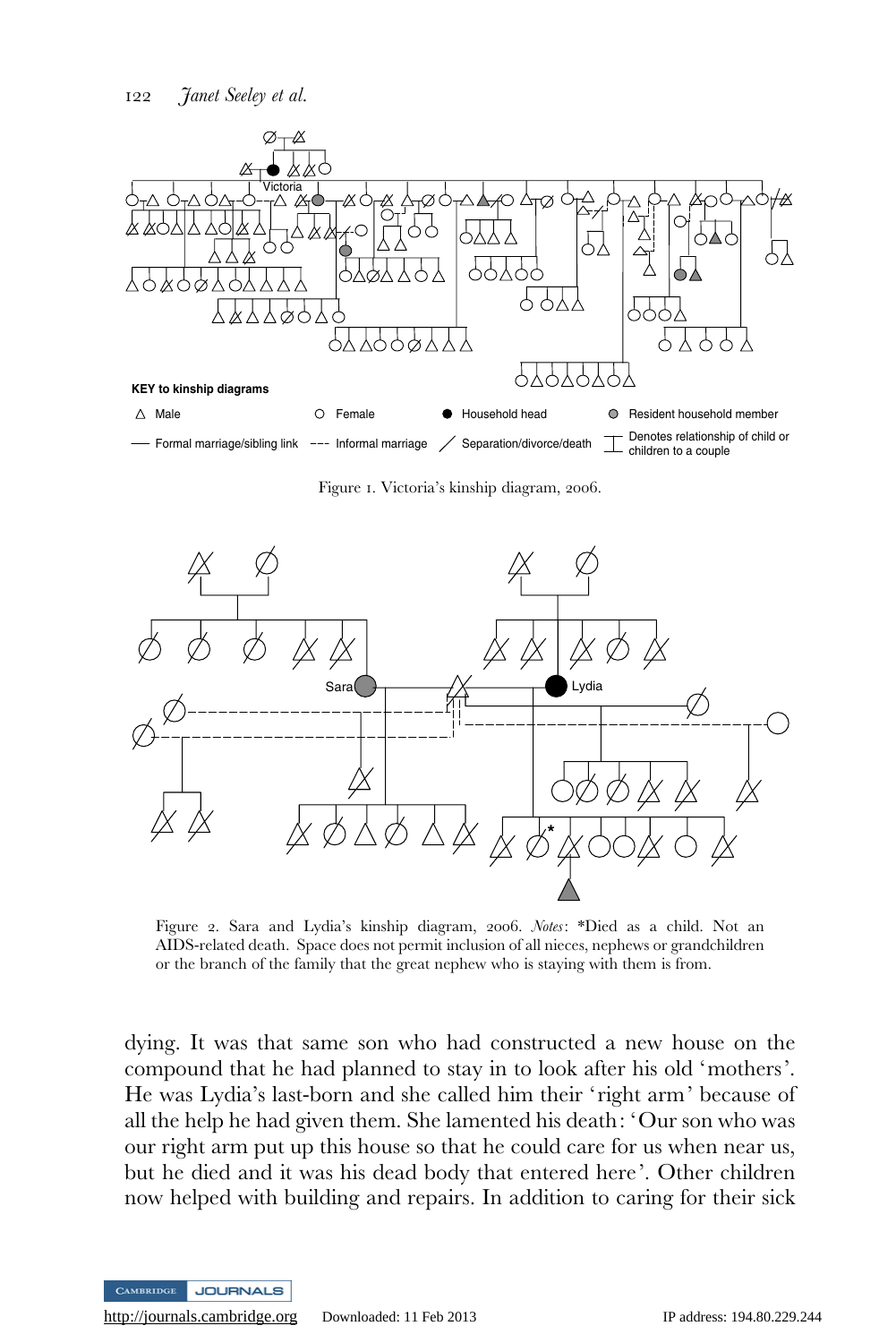children, the two women had played an important part in fostering children affected by the epidemic. In 1991 they had seven grandchildren staying with them: four grandsons aged from nine to 18 years, and three granddaughters aged one month, six months and 15 years. Two greatnieces of Lydia who were orphans were also taken in during 1991 when their own grandmother who had been caring for them died. By 2006, Lydia and Sara lived with two boys aged six and 11 years, whom they called grandsons and who had lost their parents through AIDS. A granddaughter who lived close by came every day to help in the house.

The family was relatively well off. They had plenty of land, even after their husband had given some to his children and grandchildren. He had been a prominent man in the area when we visited in 1991 and their home was always busy with visitors. Lydia, who had trained as a teacher was active as a local women's leader. Caring for sick children had taxed their resources, however, as had the care of orphaned children. Lydia, who managed the household finances, commented that Universal Primary Education (UPE) has helped her a lot, but even so in 2006–07 she had to pay for the books and uniforms for the two boys who were living with them.<sup>8</sup> The money for those expenses as well as their living costs came from selling coffee and bananas, which Lydia employed casual labourers to cultivate. Among the casual labourers were the granddaughter who helped in the house and her husband. Lydia and Sara helped them out by paying for their work on their land. The two women reflected on their diminishing resources, which had been eroded by health-care costs, and said that they struggled to find the money for school fees, which had not previously been the case.

While the income from the land provided for their daily necessities, Lydia and Sara were most dependent on their children for their healthcare bills. Lydia had breast cancer in 2005 and had had a mastectomy, which her children arranged and paid for. In 2006 she had complications from diabetes and had spent much of the year in Kampala receiving treatment. Sara had a badly healed broken thigh that impeded her movement (she had broken her hip during the 1991–92 study). During 2006, Sara fell and hurt her hip again and was bedridden for over a month. Their children in Kampala took control of that situation. The granddaughter who lived nearby came to stay with Sara to provide care and company at night.

#### Nanono

Nanono, like Ayisa and Nasrin, had moved to stay with relatives so she could be cared for in her old age. She had had nine children, five of

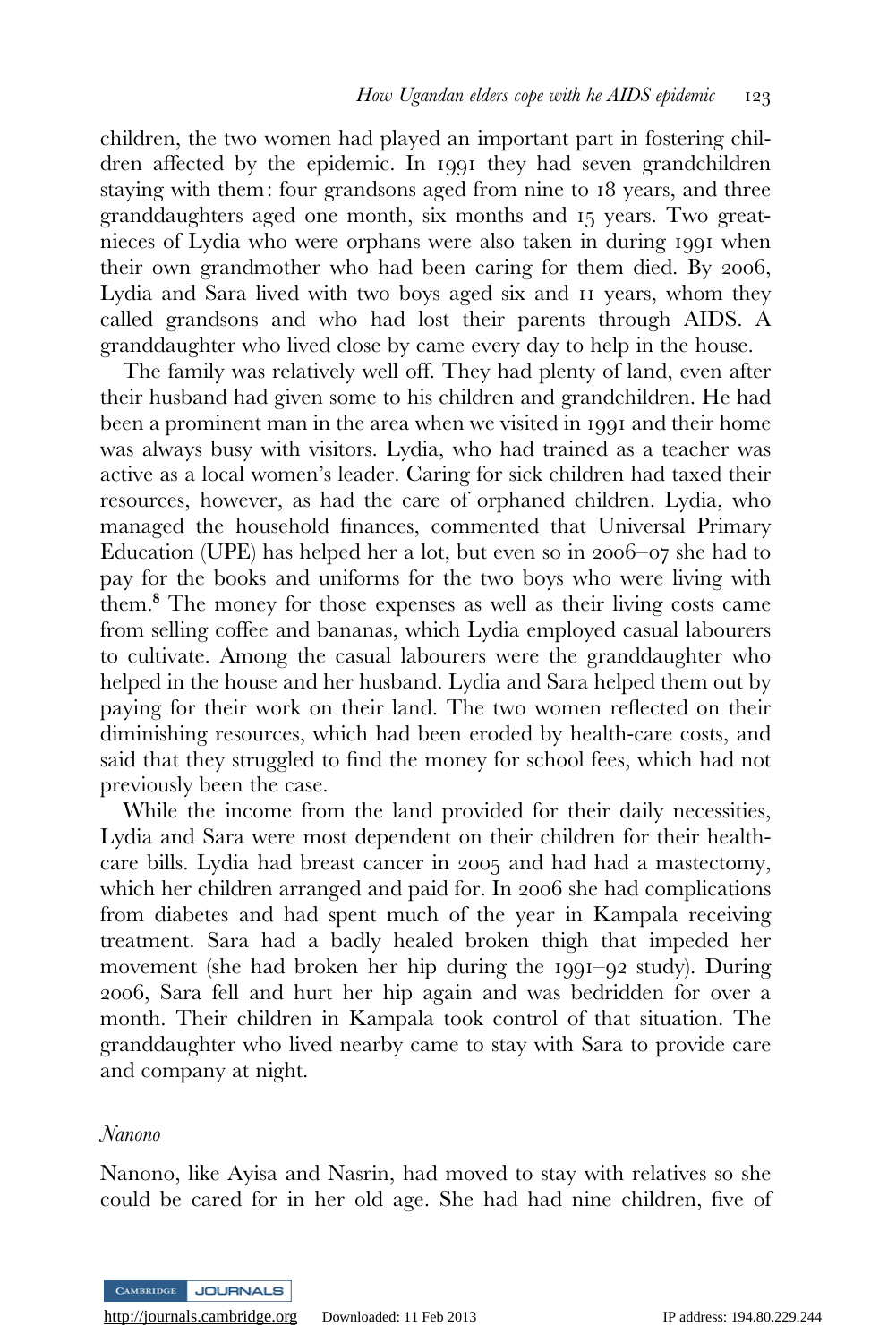whom had died while young. In 2004 a son who lived in Mawokota, 60 kilometres from her village, agreed with his siblings to take their mother to live with him because she had become frail. Sadly, that son died of AIDSrelated illnesses soon after Nanono had settled in his village. Fortunately, another daughter lived close-by and she assigned two grandchildren to stay with Nanono, but they were teenagers and, Nanono said, disobedient and rude. They left because they could not get on with their grandmother. By late 2006 a young school-going grandson was living with her, and her daughter who lived nearby checked on her regularly. Neighbours collected water and firewood. Nanono complained that she was lonely and she did not have enough money to visit her friends and family.

## Madina

Madina was and is the poorest of the people listed in Table 1. In 2007 she was over 80-years-of-age. Madina had had two husbands. She had been with her first husband for 15 years and had had six children with him. The marriage ended before 1991; she had suffered a series of miscarriages and her husband took another wife. Madina left on bad terms and over the years lost contact with her children, although she learnt that three of them had died of AIDS. After that marriage, she went to live with her brother. Then she had a relationship with a man who brought her to the village (where she still lived in 2007). She had one child by him, Agnes. Her partner had bought her a piece of land, but stopped providing support some years before the 1991 study began. He had never lived with her; he had a home and another wife in the village. Agnes, the daughter, left primary school because of her first pregnancy, and then had her second child by another man. She went on to form a relationship with a third man and the family lived in a mud-and-wattle house with a grass roof that was in very poor condition. It was not their house; it fell down in 1989 and they could not afford to build another. She left her third partner shortly before 1991. At the time of the first survey, she lived with her 25-year-old daughter, Agnes, and Agnes's eight-year-old son and five-year-old daughter.

In 2007 Madina was still living with her two grandchildren. Agnes had remarried and was living elsewhere in the village, but unfortunately her husband had recently died. Agnes was sick and Madina had prepared a small hut for her to stay where she could care for her. Madina had her own one-room mud-and-wattle, grass-roofed house, which she slept in with her granddaughter. Her grandson rented a room in the nearby trading centre, complaining that there was too little room at home. They continued to cultivate the small piece of land that Madina's husband had given her. Madina had lived with her two grandchildren since they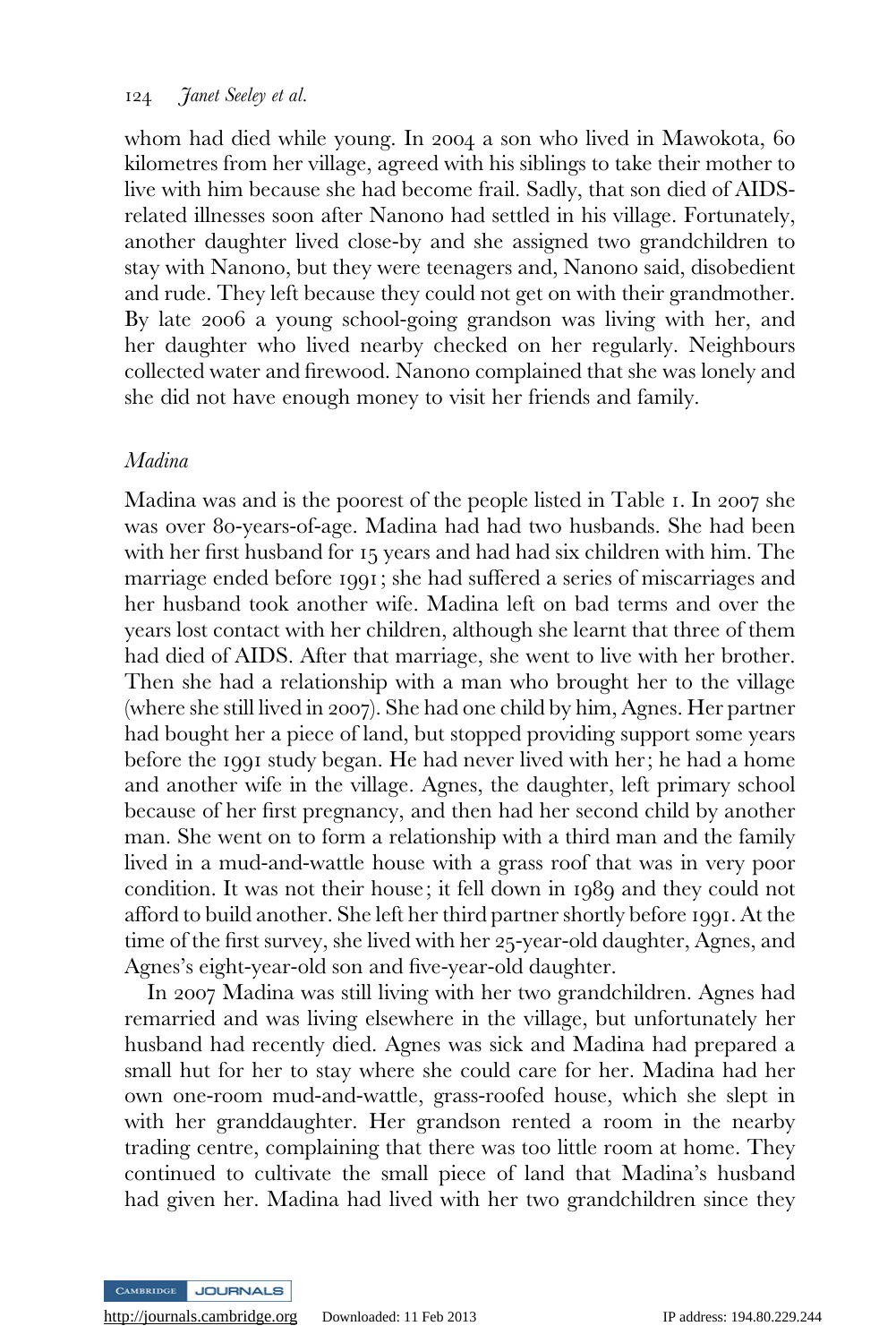were born. Madina's home was their residence; they did not go with their mother when she remarried, as is the custom, because they were not the children of her husband's lineage. The grandson had been in contact with his biological father from time to time, but Madina's household had not received any material help from him. As she grew up, the granddaughter had had limited contact with her father.

Given that in the Baganda patrilineal kinship system, it is customary for fostered children to enter the father's extended family, the situation of Madina's grandchildren might appear unusual. Children born into patrilineal families automatically take the identity of their father's lineage and 'belong' to this line (Roscoe 1965: 82), but Madina's household is not particularly unusual because many children born to women living in their parents' homes retain the matrilineal identity. The fathers of many such children are not prepared to accept responsibility for their care.

Madina's grandchildren were her main help. Her granddaughter cooked and cleaned for her, and collected the medication for her asthma from the MRC/UVRI clinic. In 2006, her grandson had a job repairing bicycles and her granddaughter cleaned a house on two mornings a week. Both grandchildren worked hard cultivating crops for sale. They shared their earnings with their grandmother and often helped with small extra expenses. Madina's decision to build a house for her daughter on her compound, so that her widowed daughter was close by during her old age, tragically was thwarted when her daughter became sick and died in mid-2007. This was despite Madina's efforts to care for her and ensure that she took the anti-retroviral drugs.<sup>9</sup> Many of Madina's cousins, nieces and nephews had died over the previous 16 years, several, she said, of AIDS-related illnesses, but the death of her daughter was the biggest blow.

Madina had been brought up by an uncle and aunt in a relatively welloff family but had fallen into poverty through her relationship with the man who brought her to the village where she lived in 2007. He already had a wife and family, and they took most of his resources, so although he had given Madina land, he had done little else to help her. In 1991, her income came from brewing, selling beer and labouring on other people's land. They were poor in 1991, and during a food shortage she and her daughter struggled to feed the grandchildren. She was better off in 2006 because of the grandchildren's income, but her relative 'affluence' was transitory. At the end of 2006 we found Madina in despair because her grandson had recently left for Kampala. He had talked about going for months and had often told us that the only reason he stayed around was to care for his grandmother. He had not only helped Madina financially, but also did the heavy work cultivating crops for sale. Without him, she and her granddaughter would be little better off than they had been in 1991.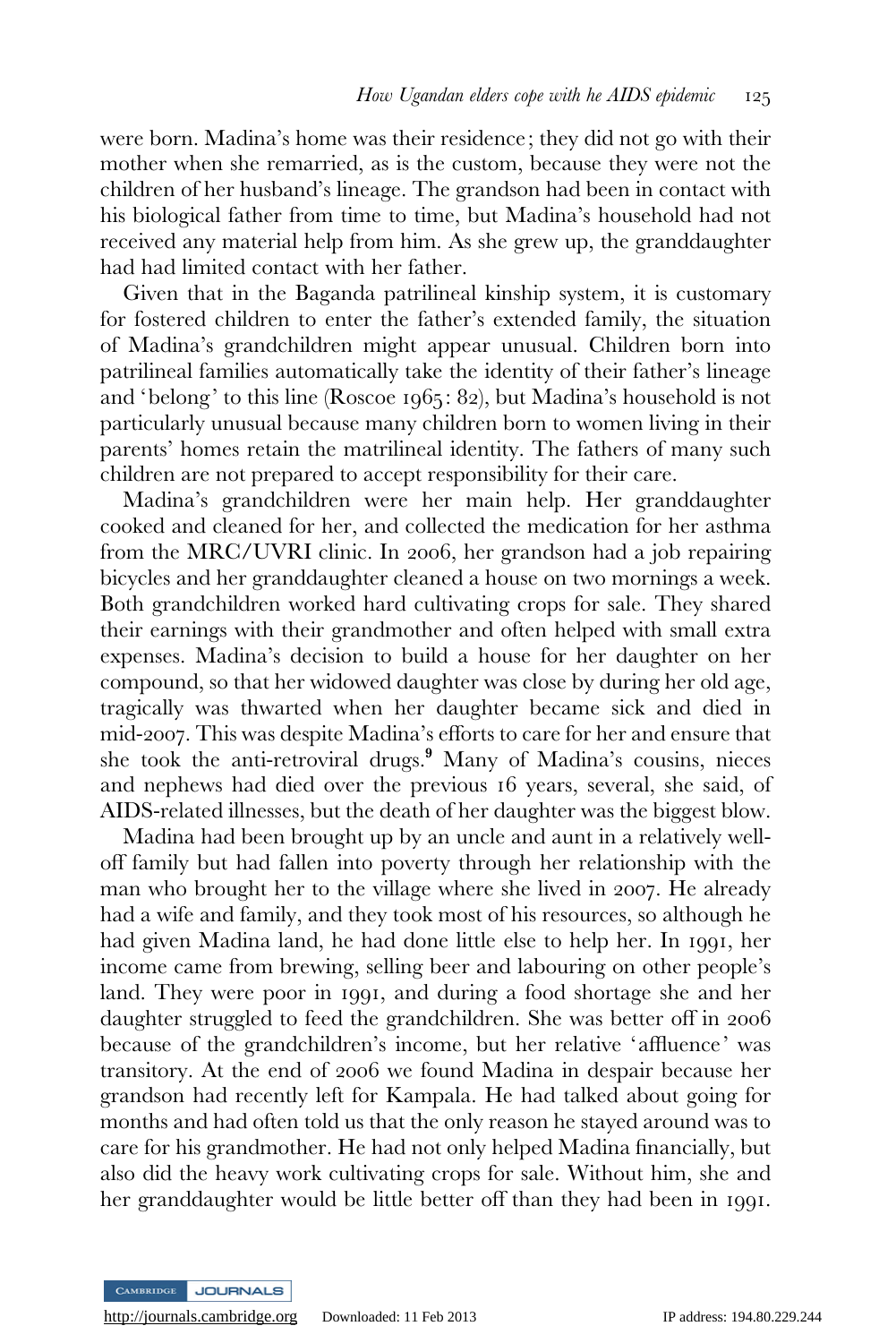That is why she had high hopes of her daughter staying with her. She was the one person who, because of her own personal circumstances, was likely to remain in the village and help Madina in the future. Sadly, that was not to be. Madina said, 'my sorrow is so great I cannot sleep at night'. Shortly after the death of her mother, the granddaughter also left to marry a long-term boyfriend, leaving Madina alone.

## Kiwanuka

The final case study is of Kiwanuka, the only man in the study. In 1991, he lived with his son Victor who was then aged 18 years. His wife at the time and the three children she had had with him (and some of her children from an earlier marriage) lived next door. Kiwanuka's mud-and-wattle house had four rooms and a grass roof, and he had three acres of land. By 2006, Kiwanuka was living alone in a small hut close to his own land. His own house had collapsed in 1994, and a neighbour had lent him the place he lived in (which had been left empty when the occupant died). Like his old house, it was made of mud-and-wattle with a grass roof. It was in bad condition and did not have a kitchen, so he cooked outside. His wife next door died in 1997 and her son from a previous marriage moved into the house with his family. The children she had with Kiwanuka came to live with him when she died but they were all teenagers and soon left. Victor, a son from a previous relationship, had built a hut on his father's compound but in 2006 was very sick and lived with his mother in another district.

Kiwanuka was born around 1925. Because his mother and father had separated, he was brought up by his grandfather, a relatively wealthy man. He went to primary school but then support for his education stopped and he worked as a houseboy and cook for an Indian family in a nearby town. He joined the army when 15-years-of-age and spent seven years outside Uganda during and after the Second World War. After that he was a fisherman, a trader and then a farmer. He talks of five different wives, and of having six children with three of them. Kiwanuka had never been in a stable relationship for more than five or six years. He had not lived with his last wife, his next door neighbour, although they had had three children together. He did not consider his sexual career to be over and he wanted a new wife. His one concern about getting a new wife was, ironically, the risk of infection from HIV. Yet he told us he did not know his own HIV status and had no wish to know at his age. From the cause of death of two of his wives/partners, it is apparent that Kiwanuka had already been exposed to HIV. Perhaps he was one of those who are extremely fortunate in either remaining uninfected or asymptomatic (Serwadda et al. 1995; Bunnell et al. 2005).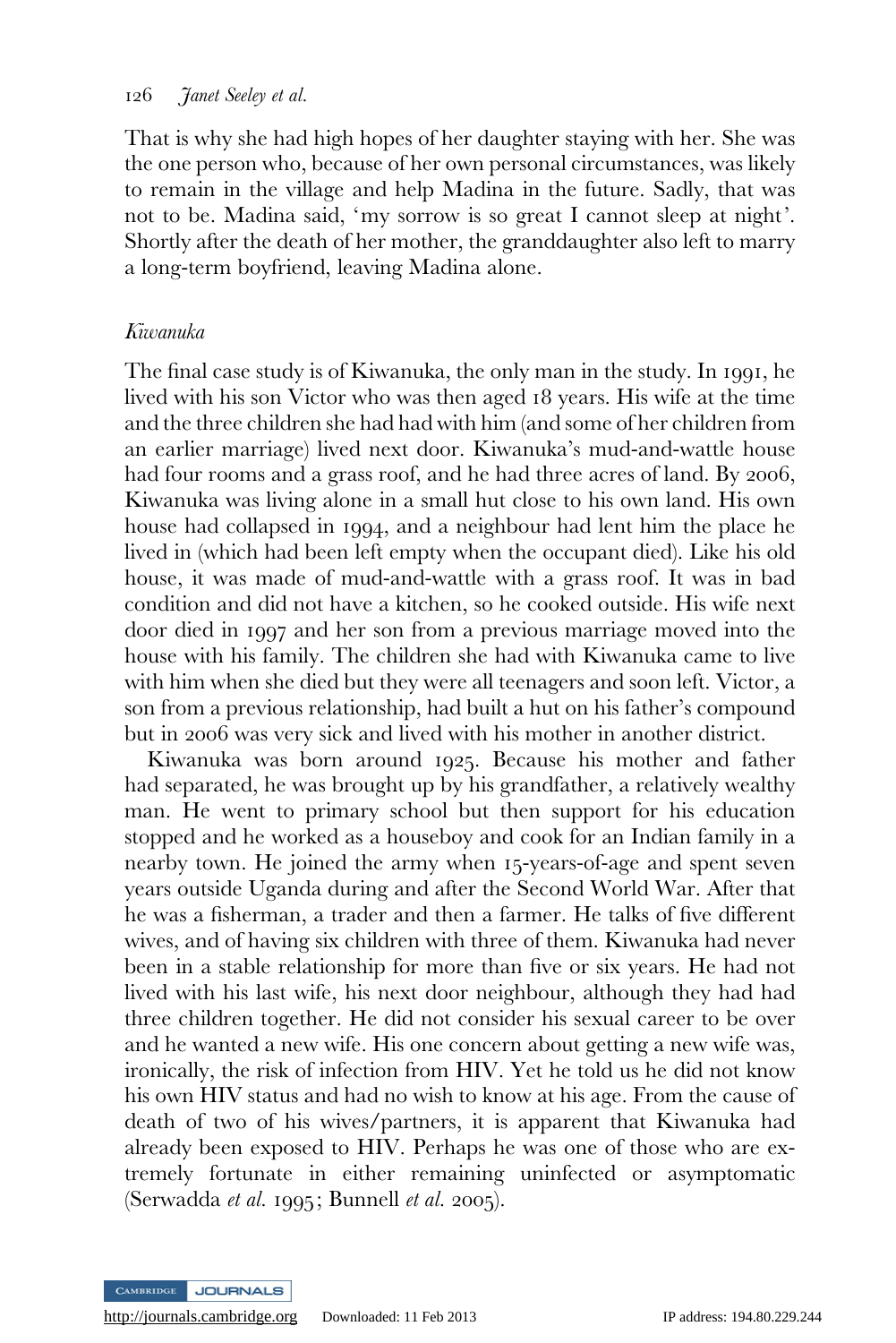Kiwanuka had little to do with raising his own children. He seemed unconcerned that none of them continued their education beyond primary school. By 2006, the two boys he had had with his last wife were fishermen living a few kilometres to the east at Lake Victoria. The daughter was also at the Lake, but Kiwanuka was not sure what she was doing there.<sup>10</sup> Kiwanuka complained that his children did not help him enough, but none of his family was well off and the children invariably brought him something when they came. One day when we were visiting him, one of his fisherman sons came unexpectedly. The first thing Kiwanuka said to him was, 'Where is the tilapia (fish) you have brought for me ?' His son replied that fish were scarce so he had none to bring, to which Kiwanuka responded wistfully, 'It's a long time since I've eaten tilapia'. The son had come seeking his father's help, because he had been imprisoned for damaging another fisherman's nets and he needed money – he was not in a position to help his father. On other occasions Kiwanuka was more fortunate. On his next visit, the son gave him 5,000 Ugandan shillings  $(f_1, f_0)$  and one kilogram of sugar (but no fish, which Kiwanuka complained about). Kiwanuka's needs were quite modest. He sold snuff that he made from tobacco he grew or purchased from nearby farmers, which could earn him up to 10,000 Ugandan shillings  $(f_3)$  a month. He had a steady supply of customers. He used that income to cover his day-to-day expenses so he was not dependent on the food he grew on his land or on others to provide for him. While Kiwanuka complained of eye problems and aches and pains, he did not have serious health problems and continued to work his land quite vigorously.

Kiwanuka acknowledged that AIDS-related illnesses may have killed two of his former partners but he believed that witchcraft was the cause of his son Victor's illness. Kiwanuka said that when his son fell sick, he moved him to Victor's mother's home to get him away from the source of the witchcraft (the neighbour's husband – Victor had had an affair with his wife), but we suspected that he wanted the mother to care for her ailing son rather than do it himself. Kiwanuka may not have given direct care to his son but he did what he could to send Victor support. In mid-2006, for example, he sold a goat to raise money for him. In 2000, Kiwanuka's eldest daughter had lost her husband; Kiwanuka said she died of AIDSrelated illnesses. The daughter went to stay with her mother (who was ill) and while there heard about the MRC/UVRI programme. She had started to fall sick and feared she was HIV-positive, so she visited her father in 2002 for help in gaining access to the MRC/UVRI services. Kiwanuka recounted how he worked hard to persuade MRC workers to include his daughter as a member of his household. He was successful and she stayed for a month before she went back to her mother. She used to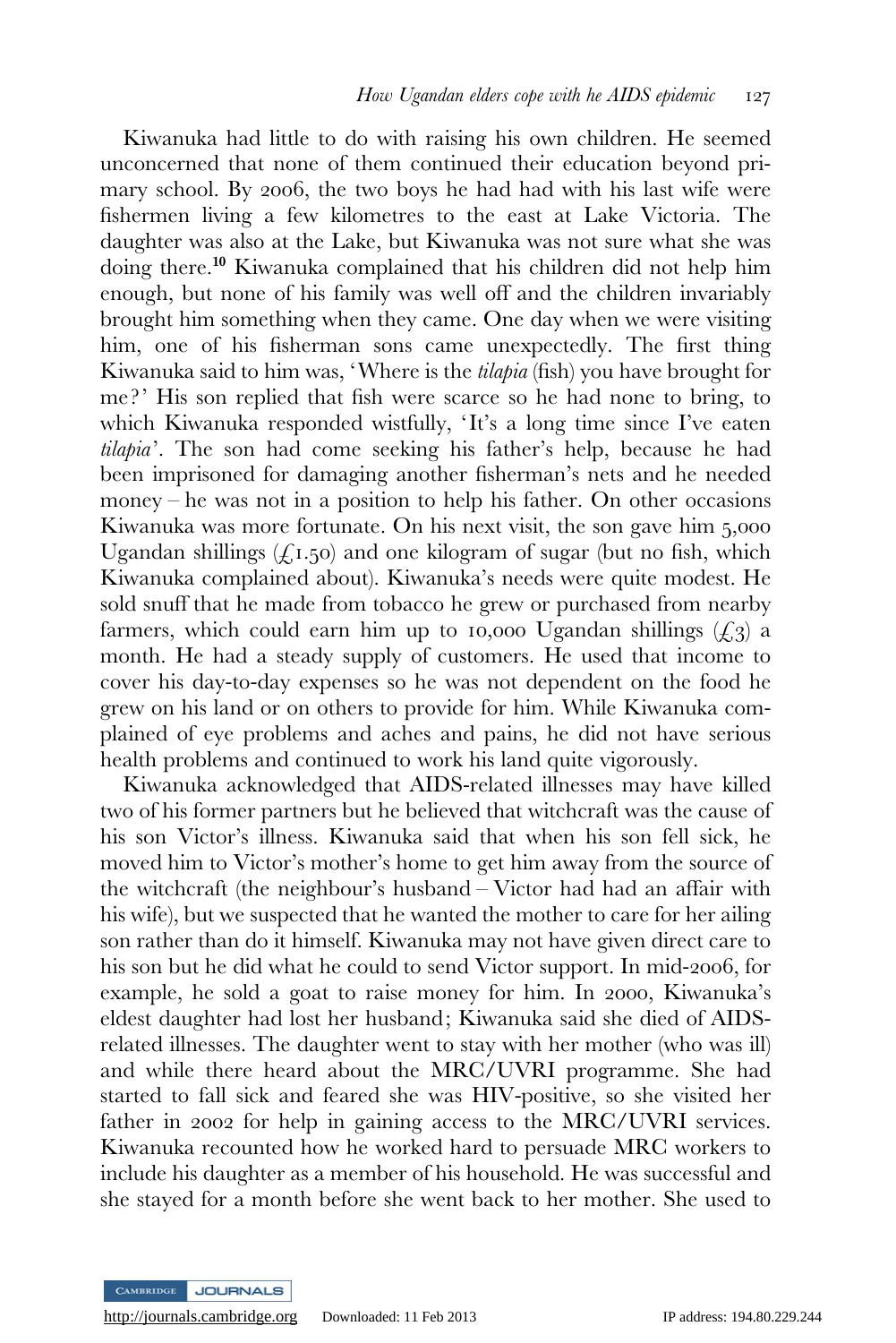visit her father when she came for check-ups and then, in the middle of 2007, came back to live near to him because she was in need of regular treatment. This was fortunate for Kiwanuka because she then cooked for him and helped at home.

## **Discussion**

The eight very different lives that we have briefly described have all been shaped by the social and epidemiological contexts and by the influences of family members and friends. HIV and AIDS are just one of the many challenges that they have faced, others being poverty and ill health. It is inappropriate to draw general conclusions from a study of a few households but nonetheless striking that two things mitigated the impact of the epidemic on these very old people, wealth and larger family size. Victoria, Ayisa, Lydia and Sara had been born into relatively wealthy families and had married prosperous men, and all had had large families. While Lydia and Sara's wealth had been diminished by multiple deaths, their surviving children had been able to provide material support, particularly with health-care expenses. Wealth and social status created choices for Lydia, Sara, Ayisa and Victoria and their children that were not available to those with fewer resources.<sup>11</sup>

DeWilde (2003) emphasised the importance of understanding 'the manner in which the state, the market and the family – as well as the interaction between these systems of resource distribution – influence the individual lifecourse and, in this process, create social differentiation and social inequality between groups and individuals' (2003: 123). This stratification is particularly important in the study of older people because the effects of wealth or poverty may increase over time, resulting in ' socially structured trajectories of inequality' (DeWilde 2003: 123), which in turn affect what people do and their very ability to survive to an advanced age even in the face of devastating losses through AIDS. The protective value of wealth and of a supportive network was also described in Ainsworth and Dayton's (2003) study of the impact of the AIDS epidemic on older people in Tanzania. They concluded that better-off households felt no significant long-term socio-economic impact of a 'prime-aged' adult death, and that even poor households may not suffer long-term decline if they receive assistance (as from a church, non-governmental organisations or relatives). This finding was corroborated by Wachter *et al.* (2003) as well as by some of the case study households in our study. Madina's plight brought about by poverty and the loss of her daughter shows how small family size and the lack of other support can lead to decline.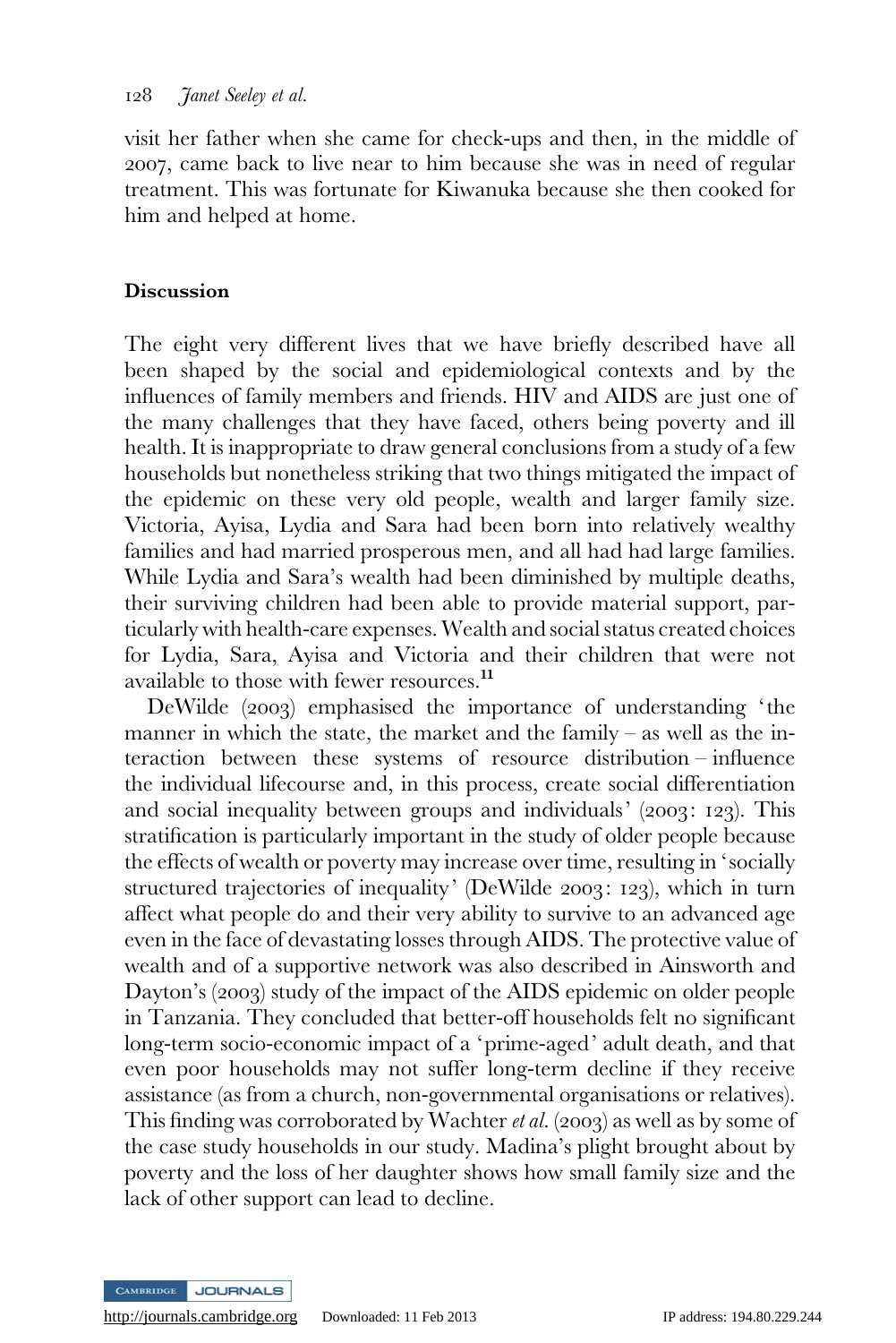The case studies have also illustrated a common theme in life course analysis, that of 'linked lives' (Elder 1994). This recognises that a person's life is embedded across the life span in social relationships with relatives, friends and neighbours. The case studies all show that links to relatives, particularly spouses and children, influenced not only the patterns of their lives but also, more specifically, their experience of HIV and AIDS. As well as caring for their sick children and grandchildren, even the 'oldest old' played a role in raising orphaned grandchildren and other young relatives. Fostering children within the extended family, even when both biological parents are still alive, is an accepted practice among the Baganda (Roscoe 1965: 74). So the passage of children through the households, particularly those like Lydia and Sara and Victoria who were relatively well off, is not unusual or surprising.

The timing of the MRC/UVRI research programme, which gave our participants access to free treatment, was also an important factor in their lives. Complaints about waning health, suggestions that the MRC/UVRI clinic should do more to help them, and the litany of remedies that had been tried, punctuated most of our conversations with these people. Of the eight, perhaps Madina most valued the MRC/UVRI support because she could not afford to pay for asthma treatment. Others complained that they had trouble getting to the clinic and then had to wait a long time to be seen – some could afford alternative treatment and help. Kiwanuka seldom went to the clinic because of the distance and the waiting time, but in 2006 when he had an eye infection, he found someone to give him a ride to the clinic on the back of a bicycle early in the morning so that he could be at the front of the queue. It is ironic that the AIDS epidemic helped Kiwanuka secure his future. If his HIV-positive daughter had not needed to access medical support from the MRC/UVRI clinic and not gone to live close to her father, he like Madina would have been alone.

When considering these people's vulnerability to infection, it is apparent that sequences of events are important. The promiscuity of Lydia and Sara's husband and of Madina's second partner, as well as Kiwanuka's propensity for multiple partners, happened before HIV became a problem in the area. All but Kiwanuka had ceased to be sexually active by 1991. For the older women in the ethnographic study, the risk of infection through their partners' sexual behaviour had passed, which would be less the case for women in their sixties who have spouses or casual partners (HelpAge International 2004: 9). Nearly all had lost the support of children who had died from AIDS-related conditions. Lydia and Sara, as well as Victoria and Ayisa, were fortunate still to have the help of their large families. Kiwanuka was also fortunate because he had children to help him. All eight people were on good terms with their children, but this was not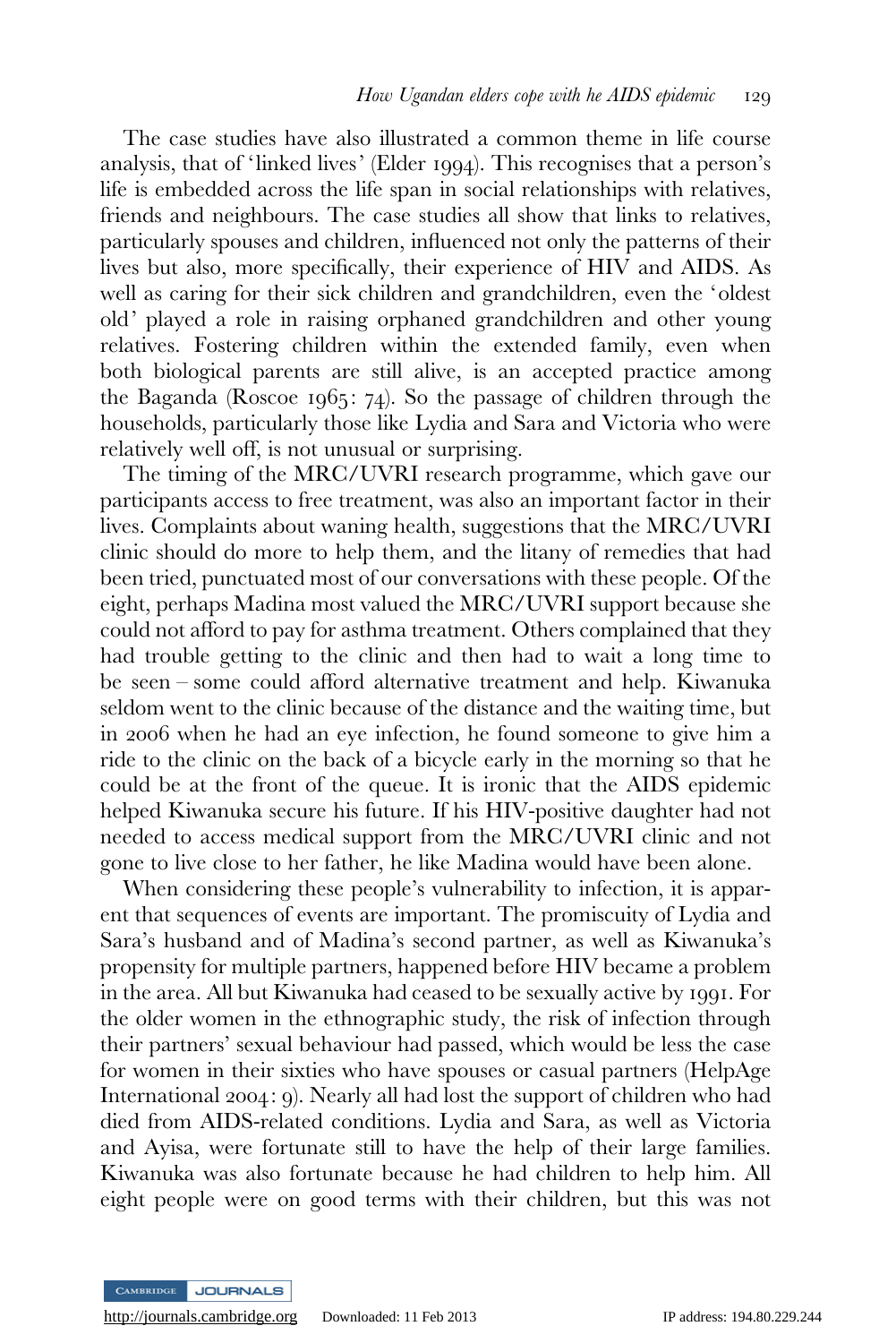the case with all their younger relatives, as exemplified by Nanono's experience with her grandchildren. Williams (2003) reported verbal abuse and even physical violence by children and grandchildren against their elders. Madina had a plan for her future, knowing her grandchildren would not stay with her forever, but tragically the loss of her daughter left her alone. When we visited in late 2007, we encountered Madina bent double, weeding a plot of beans, with no one to help with the digging. She cheerfully told us that she was working hard weaving rough mats for sale, and that a neighbour's child collected water for her.

Another factor that played a part in these individuals' passage to their eighties might be called their personal sense of coherence (Lundberg and Nyström Peck  $1994$ ). This strength is to some extent bound up in a feeling of security in one's position and social status (Crosnoe and Elder 2002). This was most obviously the case for Lydia and Sara. Once rivals for their husband's affection, as time passed and other women came into Anatoli's life, they found that he provided enough for their and their children's needs and they gradually became close friends. On Anatoli's death, Lydia became household head, partly because she was older than Sara but also because she had been active in local government and was well respected in the community as a woman 'who got things done'. Sara was content with this situation although needed little prompting to point out that she was Anatoli's first wife. Their close bond was reinforced by their continued occupancy of Anatoli's land, the place where he and their children were buried. When we visited Lydia and Sara in late 2007, they came around the side of the house leaning heavily on stout poles. 'You should be afraid of people with sticks', Lydia joked as they came towards us. Their bodies may have been failing, but their minds were sharp and we know that their younger relatives continued to seek their advice and support.

## Conclusions and policy implications

While all eight informants had been affected in one or more of the ways by HIV and AIDS impacts, the presented case studies suggest that for people in rural Uganda who reach their eighties, the most important loss is being deprived of the support in old age that their deceased adult children might have provided (Williams and Tumwekwase 2001: 223). This is particularly so for those, like Madina, for whom poverty exacerbates the losses they suffer from AIDS. The findings have also shown the importance of socioeconomic status and family size, as well as some measure of fortune in sustained good health, in mitigating the impact of the epidemic for the oldest old. The resilience of the individuals and families in the face of

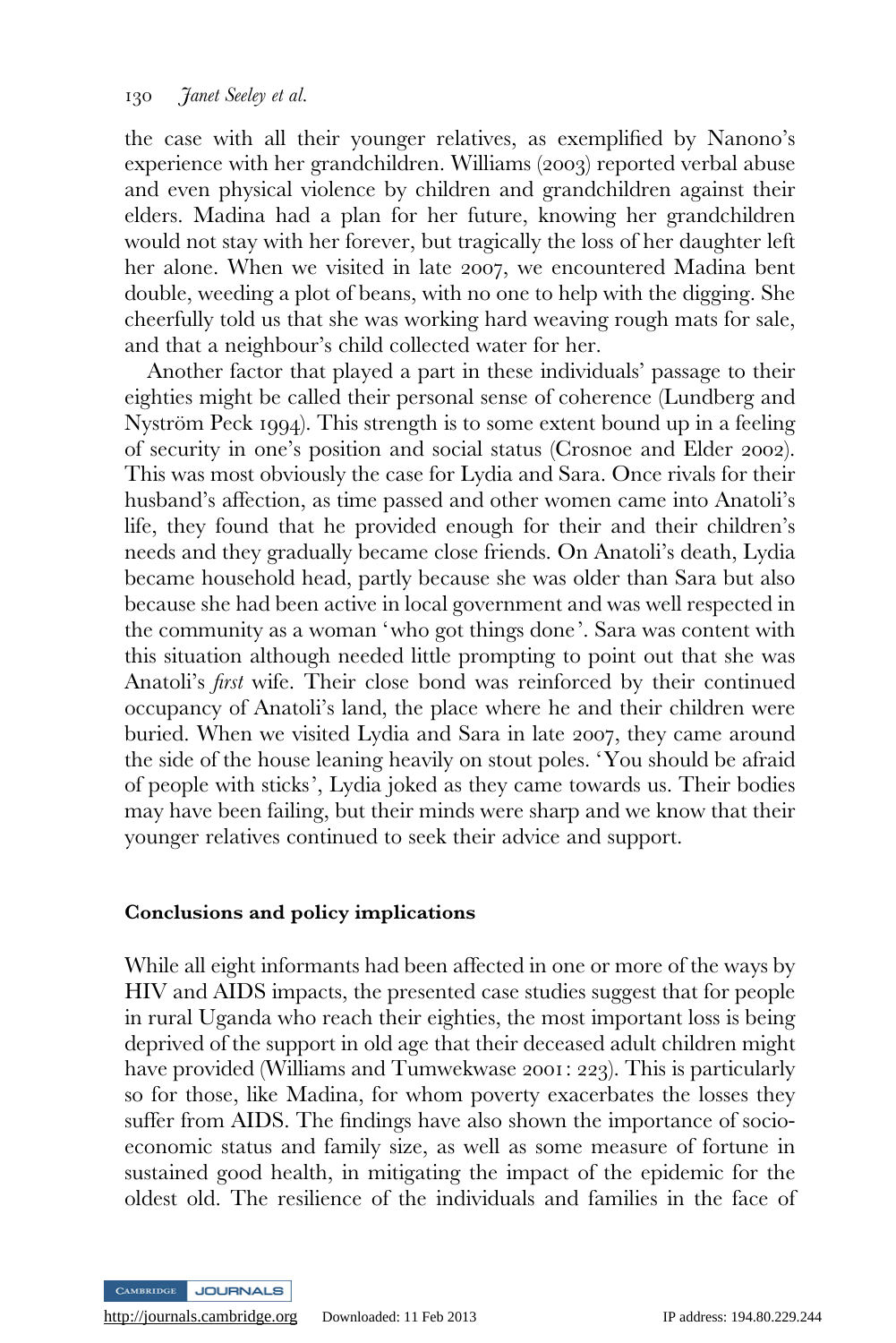the AIDS epidemic, as well as other crises, convey important lessons for policies on the support of the oldest old and the mitigation of HIV/AIDS impacts in Uganda and elsewhere.

What makes a difference is when people in advanced old age have help with medical, accommodation and financial problems and a source of social and psychological support. None of the eight informants had given in to despair: their individual resolve had helped them through many difficulties. Even Nasrin, who was struggling with memory loss and physical frailty, remained cheerful, and provided companionship and practical support to her nieces. These oldest-old people were still important members of their families and communities. Infirmity had not affected their ability to be decision makers; they drew on their experience of many hardships, including the illnesses and deaths of their children and other relatives as a result of the AIDS epidemic. It could be argued that these eight people were atypical or even exceptional survivors and fortunate in sustaining good relationships with their families and neighbours, but understanding what factors have helped them survive provides lessons for policy and programmes.

It is unrealistic in a resource-poor setting to suggest costly social protection, such as pensions, but help from local organisations as well as government is needed to counter poverty and ill-health in old age (such as targeted food aid or limited medical care). This is vital in helping those among the oldest who have no other means of support, and may also provide protection against abuse or neglect, since there is evidence that resources 'may at least guarantee a basic level of care and status within households, and reduce the risk of abuse' (Barrientos and Lloyd-Sherlock 2002: 14). Interventions not specially targeting the oldest, such as Universal Primary Education or the repair of roads, can also make a significant difference to people's lives. Information is important too; knowledge of not only HIV and AIDS prevention but also about treatment options that help older people plan with their infected younger relatives for the future as well as protect themselves. Perhaps most of all, sustaining respect for age and experience, and ensuring that older people do not feel discarded by family and society are as important as meeting their practical needs.

#### Acknowledgements

This research was funded by the United Kingdom Medical Research Council and Economic and Social Research Council (grant RES-062-23-0051). We are grateful to Leigh Anne Shafer, Sam Biraro, Lieve Van Der Paal, Susan Kasedde, Peter Lloyd-Sherlock, Jim Todd and Stan Musgrave for their assistance with

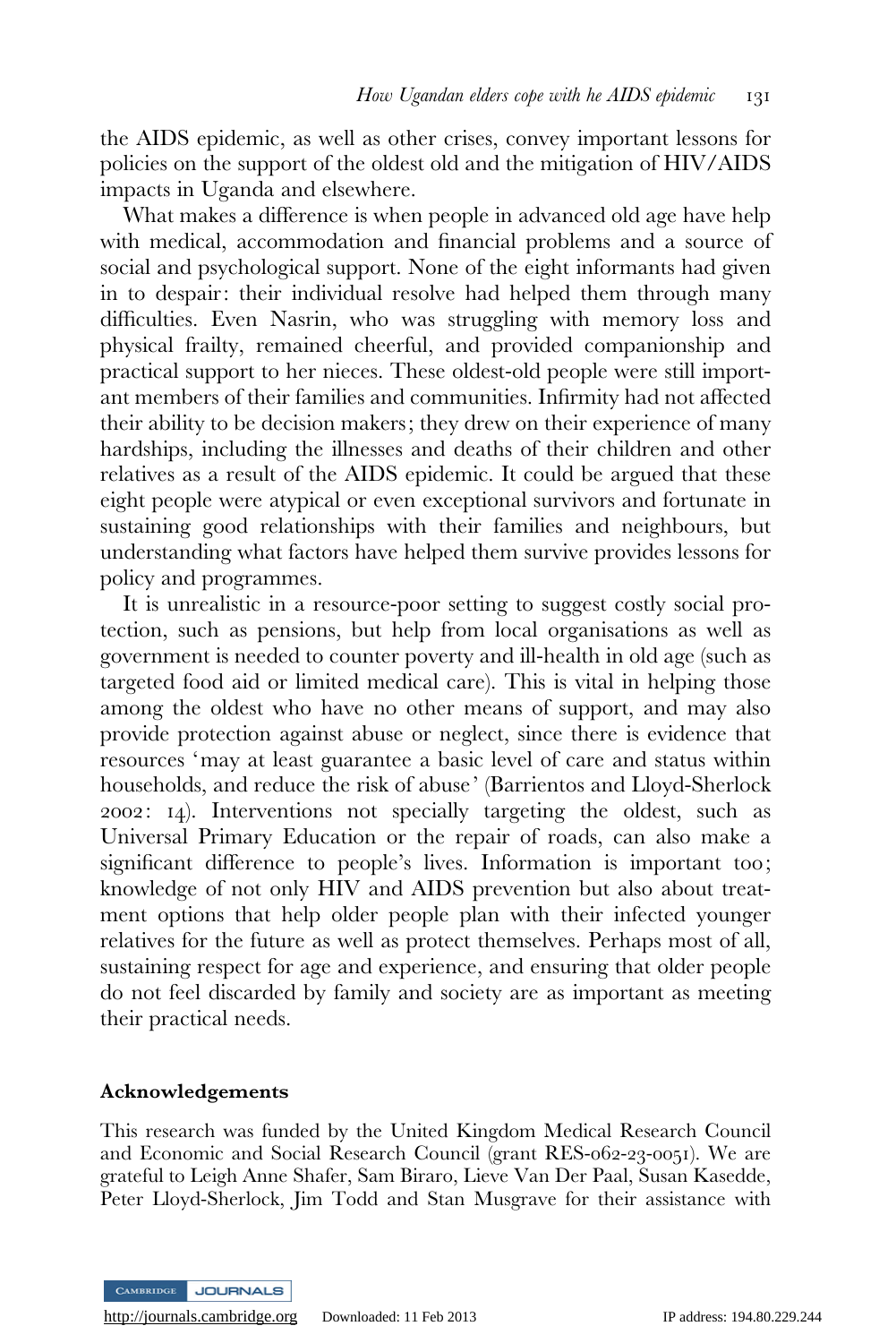background data for this paper and for many helpful comments. We acknowledge the contribution of the late Daan Mulder, who as Director of the MRC/UVRI Research Programme on AIDS in Uganda supported the start of this study in 1990–92. We are, of course, much indebted to the older people of Masaka district and their families for giving us so much of their time during this study.

## **NOTES**

- 1 All the names of study participants have been changed and we have not used village names to protect the identities of the participants.
- 2 See Stloukal (2004: 1) for a discussion on the importance of paying attention to those aged over 70 years of age, whom Stloukal called 'the oldest old'.
- 3 In most human populations, on average men die at a younger age than women (Knodel and Ofstedal 2003).
- 4 Overall approval for the study was given by the Ugandan National Council of Science and Technology. Ethical approval was given by the review boards of the Uganda Virus Research Institute and the University of East Anglia. For both the 1991–92 and 2006–07 studies, informed consent was obtained from the participants. In the first study, the household head gave verbal consent on behalf of all household members, in the second study written consent was obtained from the household head and then members over the age of 13 years gave their verbal agreement to take part.
- 5 The methodology is explained in detail in Seeley, Kajura and Mulder (1995).
- 6 All ages were self-reported but were cross-checked against life events, written records, and the knowledge of other household members. Through the cross-checking we discovered that Kiwanuka was actually 10 years older than he thought he was.
- 7 Williams and Tumwekwase (2001: 231) described similar instances of the physical impact of grief on older people.
- 8 UPE was introduced in 1997 and ended fees for primary education, although some schools in 2007 still charged small amounts.
- 9 Agnes had begun to take anti-retroviral therapy when she was already very ill. When the drugs made her feel worse she said she could not take them and then very quickly succumbed to an AIDS-related illness.
- 10 Kiwanuka was reluctant to discuss this daughter and her employment at the Lake. That may be because he knows, as an ex-fishermen, that single women at the Lake may well be engaged in fish trading but they may also be providing sexual services to the many single men who stay at the fish-landing sites.
- 11 Ainsworth and Dayton (2003: 141) noted in their study in Tanzania that older people with 10 living children were healthier than those who had fewer, 'pointing to the benefits of large family size in terms of old age security and wellbeing in Sub-Saharan Africa'.

## References

Ainsworth, M. and Dayton, J. 2003. The impact of the AIDS epidemic on the health of older persons in northwestern Tanzania. World Development, 31, 1, 131–48.

Barrientos, A. and Lloyd-Sherlock, P. 2002. Non-Contributory Pensions and Social Protection. Issues in Social Protection Paper, International Labour Organisation, Geneva. Available online at http://idpm.man.ac.uk/ncpps/Papers/ncpensionILO.pdf [Accessed 24 August 2004].

**JOURNALS**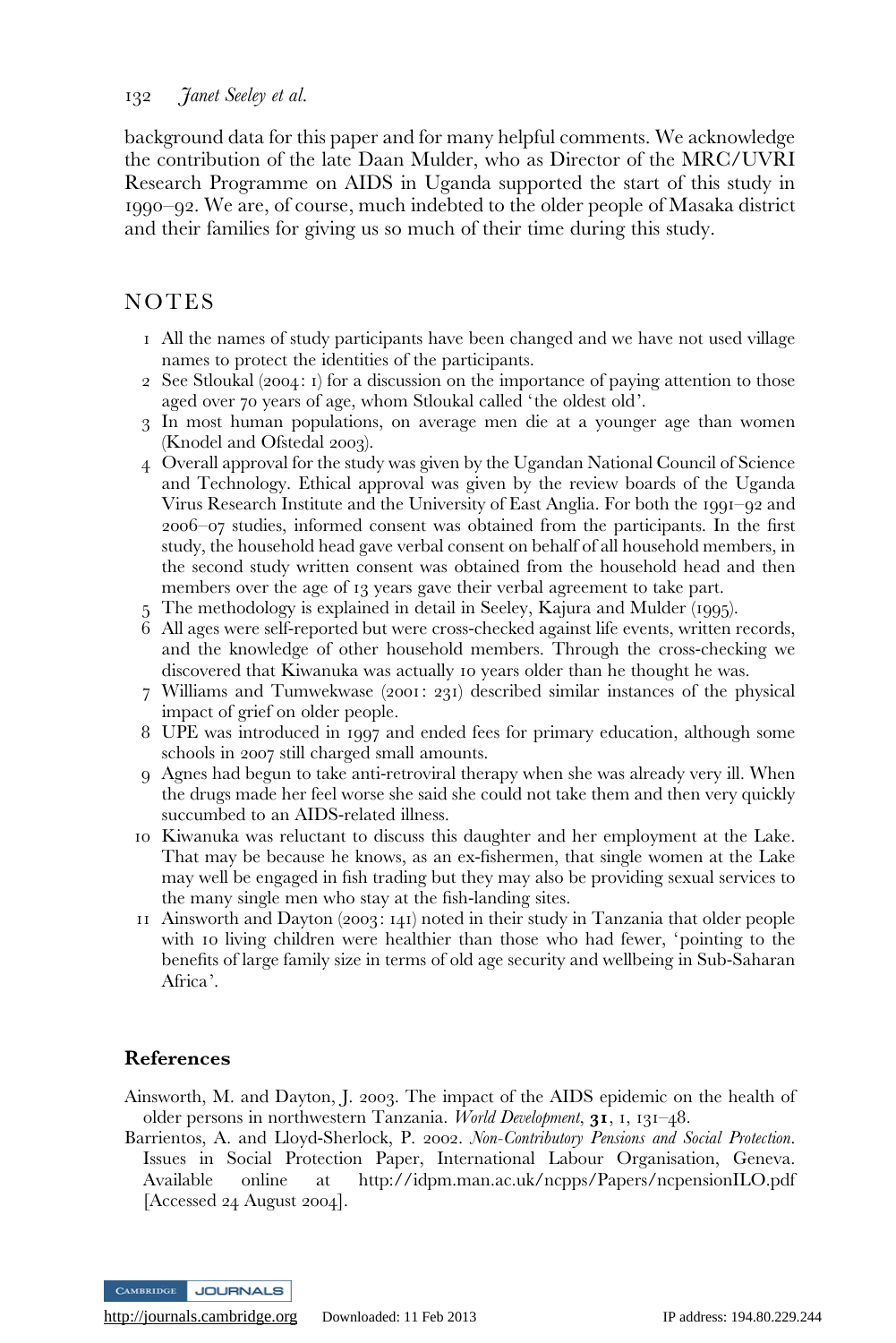- Bunnell, R. E., Nassozi, J., Marum, E., Mubangizi, J., Malamba, S., Dillon, B., Kalule, J., Bahizi, J., Musoke, N. and Mermin, J. H. 2005. Living with discordance: knowledge, challenges and prevention strategies of HIV-discordant couples in Uganda. AIDS Care, 17, 8, 999–1012.
- Cattrell, M. G. 1990. Models of old age among the Samia of Kenya: family support of the elderly. Journal of Cross-Cultural Gerontology, 5, 375-94.
- Crosnoe, R. and Elder, G. H. Jr 2002. Successful adaptation in the later years: a life course approach to aging. Social Psychology Quarterly,  $65, 5, 309-28$ .
- Dayton, J. and Ainsworth, M. 2004. The elderly and AIDS: coping with the impact of adult death in Tanzania. Social Science and Medicine, 59, 10, 2161-72.
- DeWilde, C. 2003. A life-course perspective on social exclusion and poverty. British Journal of Sociology,  $54$ , 1, 100–28.
- Elder, G. H. Jr 1994. Time, human agency and social change: perspective on the life course. Social Psychology Quarterly,  $57$ , 1,  $4$ -15.
- Foster, G. 2000. The capacity of the extended family safety net for orphans in Africa. Health and Medicine,  $5, 1, 55 - 62$ .
- Foster, G., Shakespeare, R., Chinemana, F., Jackson, H., Gregson, S., Marange, C. and Mashumba, S. 1995. Orphan prevalence and extended family care in a peri-urban community in Zimbabwe. AIDS Care, 7, 3–17.
- Gilbert, N. 2001. Researching Social Life. Sage, London.
- HelpAge International 2004. The Cost of Love: Older People in the Fight Against AIDS in Tanzania. HelpAge International, London.
- Hosegood, V. and Timaeus, I. M. 2006. HIV/AIDS and older people in South Africa. In National Research Council of the National Academies, Aging in Sub-Saharan Africa: Recommendation for Furthering Research. National Academies Press, Washington DC, 250–74.
- Kasozi, A. B. K. 1994. The Social Origins of Violence in Uganda 1964–1985. McGill-Queen's Universities Press, Montreal, Quebec.
- Knodel, J., Zimmer, Z., Kim, K. S. and Puch, S. 2007. The effect on elderly parents in Cambodia of losing an adult child to AIDS. Population and Development Review, 33, 3, 479–500.
- Knodel, J. and Im-em, W. 2004. The economic consequences for parents of losing an adult child to AIDS: evidence from Thailand. Social Science and Medicine, 59, 5, 987-1001.
- Knodel, J., Saengtienchai, C., Im-em, W. and VanLandingham, M. 2001a. The impact of AIDS on parents and families in Thailand: a key informant approach. Research on Ageing, 23, 6, 633–70.
- Knodel, J., VanLandingham, M., Saengtienchai, C. and Im-em, W. 2001 b. Older people and AIDS: quantitative evidence of the impact in Thailand. Social Science and Medicine, 52, 9, 1313–27.
- Knodel, J. and Ofstedal, M. B. 2003. Gender and aging in the developing world: where are the men? Population and Development Review, 29, 4, 677-98.
- Knodel, J. and VanLandingham, M. 2002. The impact of the AIDS epidemic on older persons. AIDS,  $\mathbf{16}$ , Supplement 3, 577–83.
- Knodel, J., Watkins, S. and VanLandingham, M. 2003. AIDS and older persons: an international perspective. Journal of Acquired Immune Deficiency Syndromes, 33, Supplement 2, S153–65.
- Lundberg, O. and Nyström Peck, M. 1994. Sense of coherence, social structure and health: evidence from a population survey in Sweden. European Journal of Public Health, 4, 4,  $252 - 7.$
- Merli, M. G. and Palloni, A. 2006. The HIV/AIDS epidemic, kin relations, living arrangements and the African elderly in South Africa. In National Research Council of the National Academies, Aging in Sub-Saharan Africa: Recommendation for Furthering Research. National Academies Press, Washington DC, 117–65.